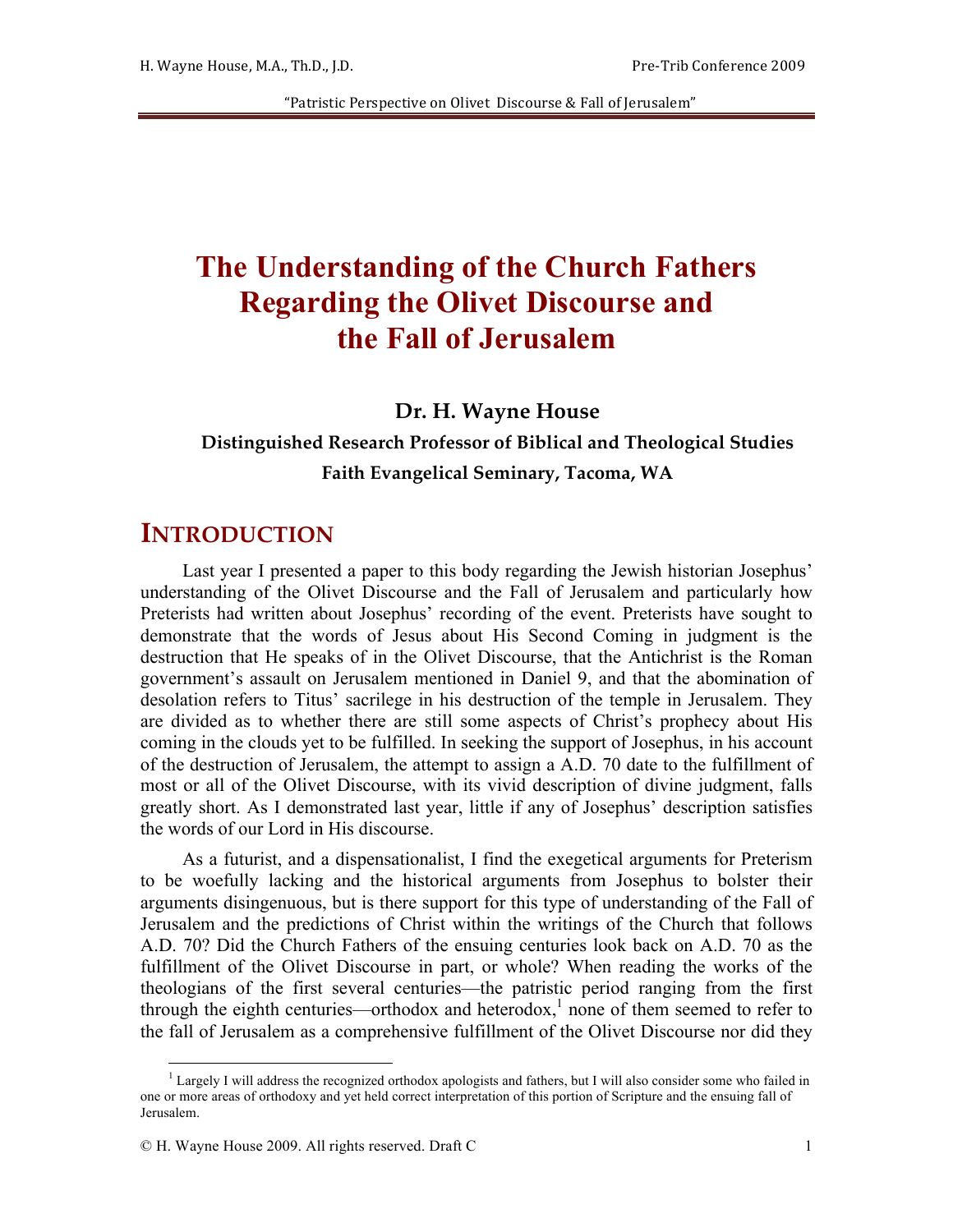believe that most or all of the second coming was past. Rather, they believed that the statements of Jesus in the "little apocalypse" (Matt 24; Mark 13) were future from their day. An examination of the writings of the ante-Nicene, Nicene, and post-Nicene Fathers of the Church reveals clearly that they looked for a future coming of Christ, cancelling out any sense a hard Preterism. If any expressed a Preterist perspective regarding the particulars of the Olivet Discourse (namely, the coming of Christ, the Antichrist and destruction of Jerusalem), it would surely only be a soft Preterism. In spite of this caveat, however, I could only find one father who might qualify (Clement of Alexandria).

In considering this topic, I briefly also desire to mention an important factor about the church fathers, and others, of the first few centuries of the Church that I hope to speak on in some depth at a later time. One observes that the teachers of the orthodox and heterodox communities of Christians tended to agree on certain matters of eschatology, though greatly differing in other doctrines such as Jesus and the Trinity. The unity of belief among the orthodox regarding eschatology is due to at least three reasons.<sup>2</sup> First, the apostle John or his disciples had trained these early orthodox teachers, and the apostolic tradition in this matter was mainly accepted and passed down to successive generations. Consequently, they passed on the Johannine tradition of pre-millennialism advocated by the Apostle in the book of Revelation that he understood from the Old Testament, the earthy teachings of Jesus, and the revelation he received from the glorified Lord on Patmos. Second, the strong Jewish perspective that John shared, mainly because of the adherence to the Old Testament promises of Israel's future glory and the reign of David's Son, Jesus, permeated their view of last things. Last of all, the teachers of Asia Minor, unlike those in Alexandria (where a neo-Platonic renaissance had arisen) tended to understand the Scripture in less literal fashion, embracing allegorical interpretation.

In setting forth the evidence the various statements of the Fathers in the patristic period have been studied references to the Olivet Discourse, their view of Daniel's prophecy in Daniel 9, their understanding of the Antichrist and the abomination of desolation (mentioned by Daniel, Jesus and the Apostle Paul), and the significance of the destruction of Jerusalem to their eschatology. Rather than presenting this information topically, since often the same quotations contain these elements together, I will present the results by various Fathers of the Church who serve as representative of the thesis I seek to demonstrate, by providing their words with comments by me.

## **CHURCH FATHERS**

The writings that set forth the thinking of the patristic period of early Christian leaders and theologians come to us from the end of the first century and through the eighth century, ending with John of Damascus. In these works we may discern the unity and diversity among the various Church centers of the Roman Empire (and later Byzantium) as well as the major thinkers of the Church. We will examine but a few, though they are representative, to get an idea of how the Church viewed the matter of the Olivet Discourse and the significance of the Fall of Jerusalem.

 $2$  The reason for heterodox agreement will be addressed later in the paper briefly but reserved for the study of the difference between Asia Minor and Israel from Alexandria.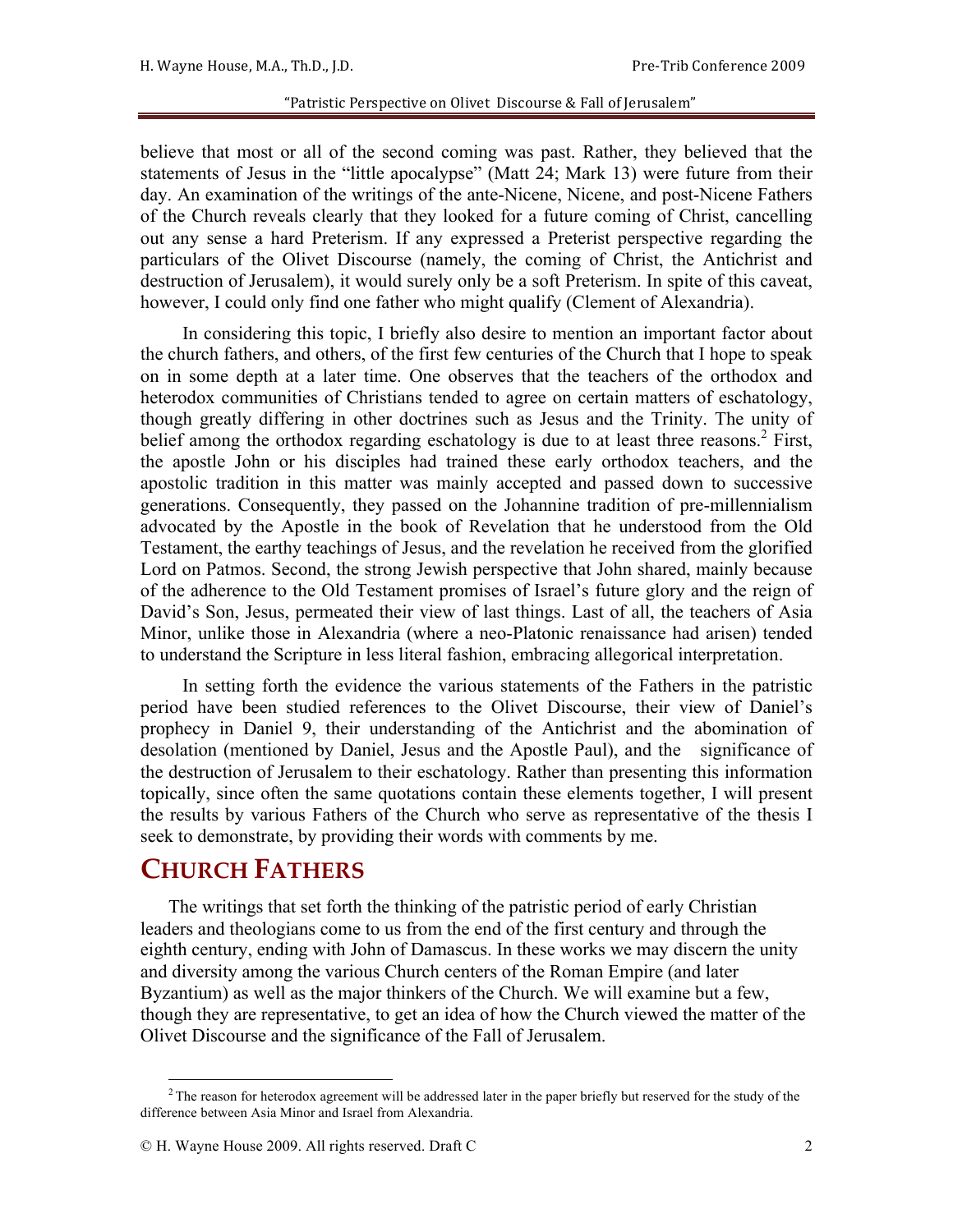## **Epistle of Barnabas (ca. A.D. 80-120)**

The author of the Epistle of Barnabas betrays a decidedly supersessionist perspective<sup>3</sup> and a penchant for allegory. He gives texts that would normally be interpreted literally, and he seems to at times, but draws conclusions that have little to do with the texts themselves.<sup>4</sup> He desires to apply the texts to the current ethical life of the Christian rather than the predictive elements that are found in the biblical passages. Moreover, he sees the Church as having taken over the promises to Israel<sup>5</sup> and chides those who believe that Israel and Christians have a common covenant. It is somewhat confusing at this point since he does not develop the idea of the New Covenant of Jeremiah 31, but rather speaks of the Mosaic covenant that Israel disobeyed and the covenant of Jesus that Christians embrace.

The author mentions that the Lord "has cut short the times and the days, that His Beloved may hasten," an possible allusion to words of [the book of] Enoch but also in line with the words of Christ in Mark 13:20, referring to the time of great tribulation on the earth (13:19), "Unless the Lord had shortened those days, no life would have been saved; but for the sake of the elect, whom He chose, He shortened the days." (Mark 13:20 NAS95). He says this in the middle of discussion on doing what is able to save us, but instead of relating this to the tribulation spoken of by Jesus in Mark 13, or Enoch, he applies it to contemporary difficulties that Christians were having. His further discussion of Enoch (and Daniel's comments about the future time of prophetic fulfillment again turns to contemporary personal application rather to the prophetic events themselves.

One observes, as stated previously, that the author of the Epistle of Barnabas is inclined toward allegorical interpretation. In dealing with the temple of God, he accepts a literal temple but unlike Irenaeus who makes much of the fact that God instructed the building of the temple, this author views the Jews building and worship to be outside God's intent, and with its destruction the true temple of God becomes the people of God. He continues with the theme of the Jews' rejection of God and the nullifying the legitimacy of the building of the temple, and of temple worship itself, and is indicative of illegitimate worship. The rebuilding of the temple of which he speaks appears to be that of the first temple's destruction with the rising of the second Jewish.

"Moreover, I will also tell you concerning the temple, how the wretched [Jews], wandering in error, trusted not in God Himself, but in the temple, as being the house of God. For almost after the manner of the Gentiles they worshipped Him in the temple. . . . Ye perceive that their hope is vain. Moreover, He again says, "Behold, they who have cast down this temple, even they shall build it up again." It has so happened. For through their going to war, it was destroyed by their enemies; and now: they, as the servants of their enemies, shall rebuild it. Again, it was revealed that the city and the temple and the people of Israel were to be given up. For the Scripture saith, "And it shall come to pass in the last days, that the Lord will deliver up the sheep of His pasture, and their sheep-fold and tower, to destruction." And it so happened as the Lord had spoken.<sup>6</sup>

The author continues with his discussion of a temple, but then allegorizes this temple to

© H. Wayne House 2009. All rights reserved. Draft C 3

 $\frac{1}{3}$ <sup>3</sup> See my chapter on supercessionism in H. Wayne House, "The Church's Appropriation of Israel's Blessings," *Israel: the Land and the People*, H. Wayne House, ed. (Grand Rapids: Kregel, 1998), 77-

*Epistle of Barnabas, 4. ANF* 1:138. <sup>5</sup>

<sup>6</sup> *Epistle of Barnabas*, 16. ANF 1.147.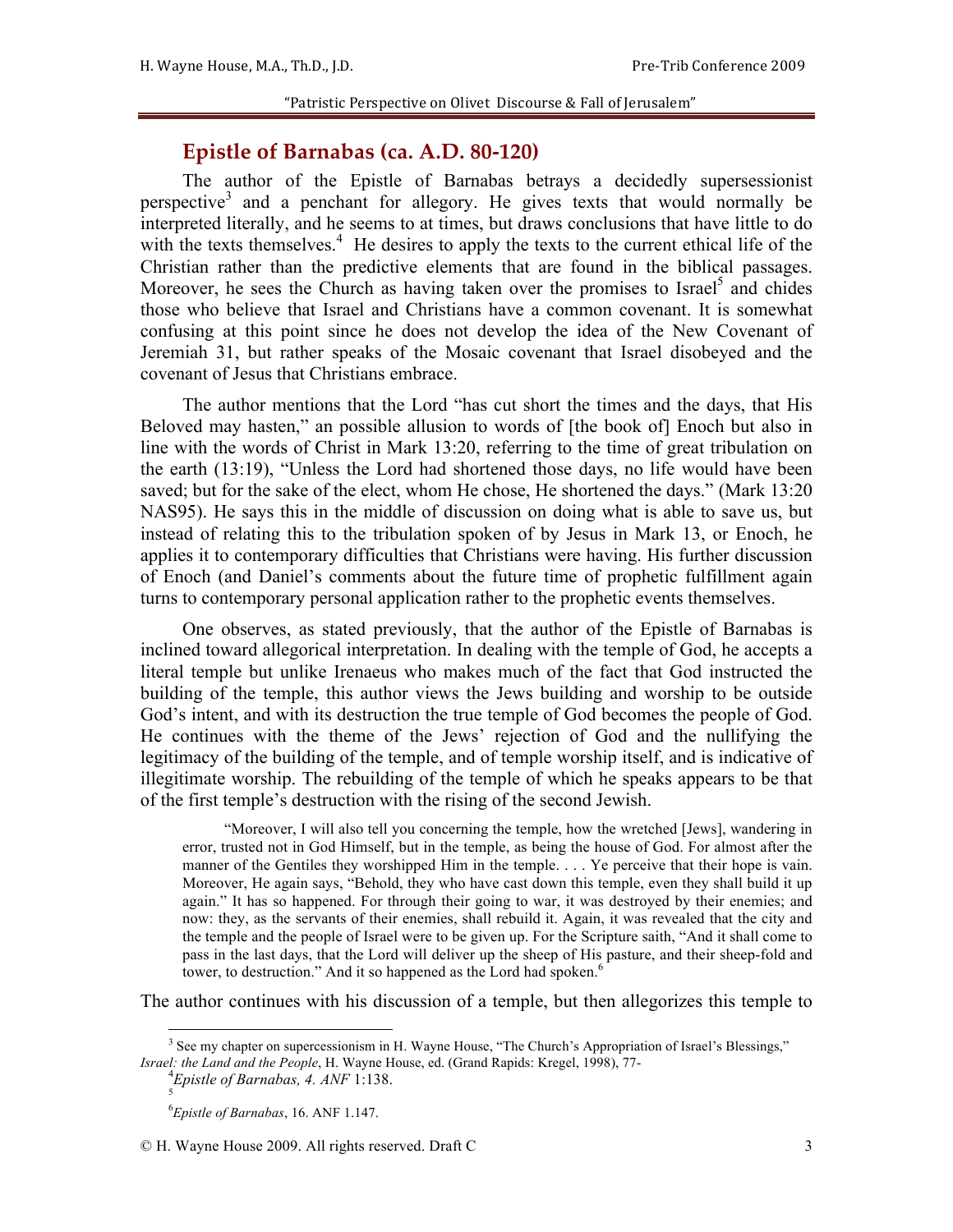be a spiritual temple, that is, the habitation of the Spirit in each believer in Jesus.

Let us inquire, then, if there still is a temple of God. There is—where He himself declared He would make and finish it. For it is written, "And it shall come to pass, when the week is completed, the temple of God shall be built in glory in the name of the Lord." I find, therefore, that a temple does exist. Learn, then, how it shall be built in the name of the Lord. Before we believed in God, the habitation of our heart was corrupt and weak, as being indeed like a temple made with hands. For it was full of idolatry, and was a habitation of demons, through our doing such things as were opposed to [the will of] God. But it shall be built, observe ye, in the name of the Lord, in order that the temple of the Lord may be built in glory. How? Learn [as follows]. Having received the forgiveness of sins, and placed our trust in the name of the Lord, we have become new creatures, formed again from the beginning. Wherefore in our habitation God truly dwells in us. How? His word of faith; His calling of promise; the wisdom of the statutes; the commands of the doctrine; He himself prophesying in us; He himself dwelling in us; opening to us who were enslaved by death the doors of the temple, that is, the mouth; and by giving us repentance introduced us into the incorruptible temple. He then, who wishes to be saved, looks not to man, but to Him who dwelleth in him, and speaketh in him, amazed at never having either heard him utter such words with his mouth, nor himself having ever desired to hear them. This is the spiritual temple built for the Lord.<sup>7</sup>

### **Clement of Alexandria (ca. A.D. 150-ca. 215)**

Apparently this second century father believed that Daniel's prophecies were fulfilled by Nero and Vespasian, an exception to the rest of the fathers of the Church that we have investigated. In reference to the Fall of Jerusalem, Clement of Alexandria believed that the Danielic prophecy was fulfilled in the time of Nero and Vespasian, making him unique among the fathers that I could examine. He calculates the time period spoken by Daniel relating to the seventy weeks of Daniel (Dan 9: ), concluding that the temple destroyed by the Babylonians in the  $6<sup>th</sup>$  century was rebuilt by the Jews with the subsequent coming and reign of Messiah completing the sixty-nine weeks. Afterwards the last week was completed with the Roman emperors. Note his words that sound very much like Preterism:

That the temple accordingly was built in seven weeks, is evident; for it is written in Esdras. And thus Christ became King of the Jews, reigning in Jerusalem in the fulfilment of the seven weeks. And in the sixty and two weeks the whole of Judaea was quiet, and without wars. And Christ our Lord, "the Holy of Holies," having come and fulfilled the vision and the prophecy, was anointed in His flesh by the Holy Spirit of His Father. In those "sixty and two weeks," as the prophet said, and "in the one week," was He Lord. The half of the week Nero held sway, and in the holy city Jerusalem placed the abomination; and in the half of the week he was taken away, and Otho, and Galba, and Vitellius. And Vespasian rose to the supreme power, and destroyed Jerusalem, and desolated the holy place. And that such are the facts of the case, is clear to him that is able to understand, as the prophet said." 8

Clement of Alexandria's belief that Daniel's prophecy was fulfilled in the time of Nero and Vespasian $9$  is a small minority position among the major fathers that I could

9 Clement of Alexandria, The Stromata, 1.21.Alexander Roberts et al., *The Ante-Nicene Fathers Vol. II : Translations of the Writings of the Fathers Down to A.D. 325* (Fathers of the second century: Hermas, Tatian, Athenagoras, Theophilus, and Clement of Alexandria (Entire);Oak Harbor: Logos Research Systems, 1997), 333. [*ANF*  2:333.]

© H. Wayne House 2009. All rights reserved. Draft C 4

 $\frac{1}{7}$  $^7$ *Epistle of Barnabas*, 16. ANF 1.147.

<sup>&</sup>lt;sup>8</sup>Clement of Alexandria, The Stromata, 1.21. Alexander Roberts et al., *The Ante-Nicene Fathers Vol. II : Translations of the Writings of the Fathers Down to A.D. 325* (Fathers of the second century: Hermas, Tatian, Athenagoras, Theophilus, and Clement of Alexandria (Entire);Oak Harbor: Logos Research Systems, 1997), 329. [*ANE* 2:329]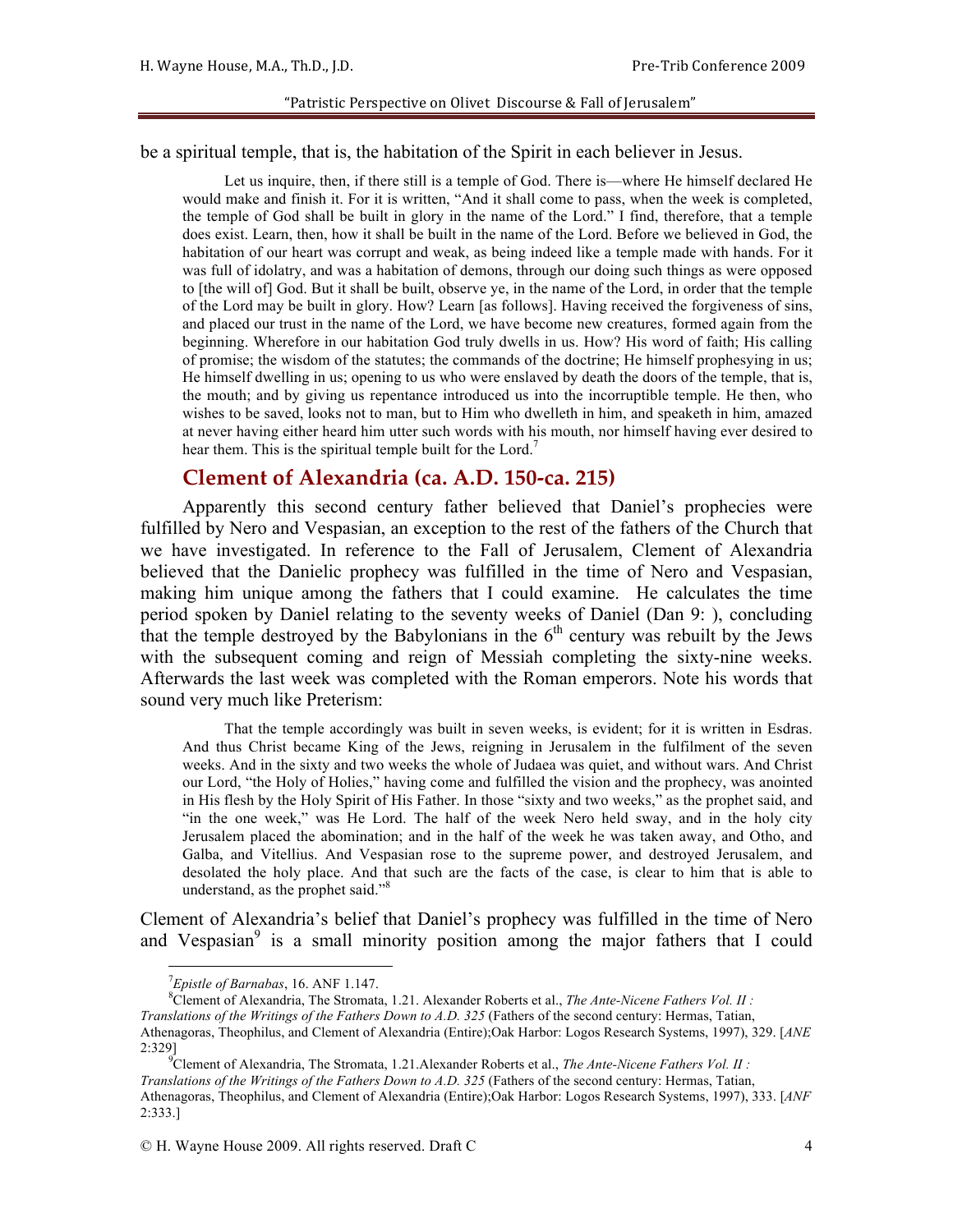## examine.<sup>10</sup>

Though he does seem to adopt a Preterist perspective regarding the destruction of Jerusalem, Clement, in *Stromata*, 3.6. does indicate that he believes in a future second coming of Christ when he is arguing against those who spoke against marriage. In an untranslated Latin portion of Clement in Donaldson's *Ante-Nicene Fathers* (Book 3), Clement says that the coming of the Lord will be a time both of humans going about daily business and a time of great distress, quoting from the Olivet Discourse.<sup>11</sup>

Hic ipse autem Dominus dicit: . . . "Et rursus: "Sicut autem erat in diebus Noe, erant nubentes, et nuptui dantes, aedificantes, et plantantes; et sicut erat in diebus Lot, ita erit adventus Filii hominis." [Matt 24:37-39 (v 37) and Luke 17:26-30 (v 28): conditions in days of Noah] Et quod hoc non dicit ad genies, ostendit, cum subjungit: "Num cum venerit Filius hominis, inveniet fidem in terra?" [Luke 18:8: question of faith when the Son of man comes] Et rursus: "Vae praegnantibus et lactantibus in illis diebus."[Matt 24:19; Mark 13:17; Luke 21:23: bad news for pregnant and nursing mothers $]^{12}$ 

[Personal Translation: However, the Lord Himself says, and again, "as it was in the days of Noah, when they were marrying and giving in marriage, building and planting; and as it was in the days of Lot, so it will be with the coming of the Son of Man," and since this is not being said regarding the Gentiles [genies], it shows that he [says, cum subiungit] that "when the Son of Man comes will He find faith on the earth?" And again, "woe to the pregnant, and those who give milk in those days."]

#### **Tertullian (ca A.D. 160-ca 220)**

Tertullian, in the late second century, indicates that he is a futurist but sees the "falling away"<sup>13</sup> of 2 Thessalonians 2 as referring to events in his day in the Roman Empire after which the Antichrist would be revealed. This important father of the western church argues from Second Thessalonians 2 that Christ's coming occurs only after the demise of ten kingdoms—the falling away in Tertullian's view—to be replaced by the

 <sup>10</sup> In his only surviving book, Victorinus of Poetovio (d. ca. A.D. 303) *Commentary on the Apocalypse of the Blessed John*, Vicorinus, writes in chapter 17 that the Apocalypse was written in the time of Domitian, but identifies the kings of the Revelation with Roman emperors in the first century, ending in Nerva (ca. 96-98). He may represent a historicist perspective:

<sup>9. &</sup>quot;The seven heads are the seven hills, on which the woman sitteth."] That is, the city of Rome.

<sup>10. &</sup>quot;And there are seven kings: five have fallen, and one is, and the other is not yet come; and when he is come, he will be for a short time."] The time must be understood in which the written Apocalypse was published, since then reigned Caesar Domitian; but before him had been Titus his brother, and Vespasian, Otho, Vitellius, and Galba. These are the five who have fallen. One remains, under whom the Apocalypse was written—Domitian, to wit. "The other has not yet come," speaks of Nerva; "and when he is come, he will be for a short time," for he did not complete the period of two years. Alexander Roberts et al., *The Ante-Nicene Fathers Vol. VII : Translations of the Writings of the Fathers Down to A.D. 325* (Fathers of the Third and Fourth Centuries: Lactantius, Venantius, Asterius, Victorinus, Dionysius, Apostolic Teaching and Constitutions, Homily and Liturgies. Oak Harbor: Logos Research Systems, 1997), 357.

<sup>&</sup>lt;sup>11</sup> Matt 24: 37-39 and Luke 17:26-30; Luke 18:8; and Matt 24:19; Mark 13:17, Luke 21:23.<br><sup>12</sup>Book 3 of Clement of Alexandria is only in the Latin. I have provided my translation in the text and an alternate in this footnote at the end, located on an internet site. Alexander Roberts et al., *The Ante-Nicene Fathers Vol. II : Translations of the Writings of the Fathers Down to A.D. 325* (Fathers of the second century: Hermas, Tatian, Athenagoras, Theophilus, and Clement of Alexandria (Entire);Oak Harbor: Logos Research Systems, 1997), 390. [*ANF* 2:390] Translated in xkxk, "And again, "The Son of Man's coming shall be as in the days of Noah, when they were marrying, giving in marriage, building, planting, and as in the days of Lot." (5) Since he is not speaking in relation to the gentiles, he adds, "When the Son of Man comes, will he find faith on the earth?" (6) Again, "It will be bad for women pregnant or with child at the breast in those days."<br><sup>13</sup> See my chapter on an alternate perspective on the meaning of ἀποστασία in 2 Thessalonians 2 in *When the* 

*Trumpet Sounds*.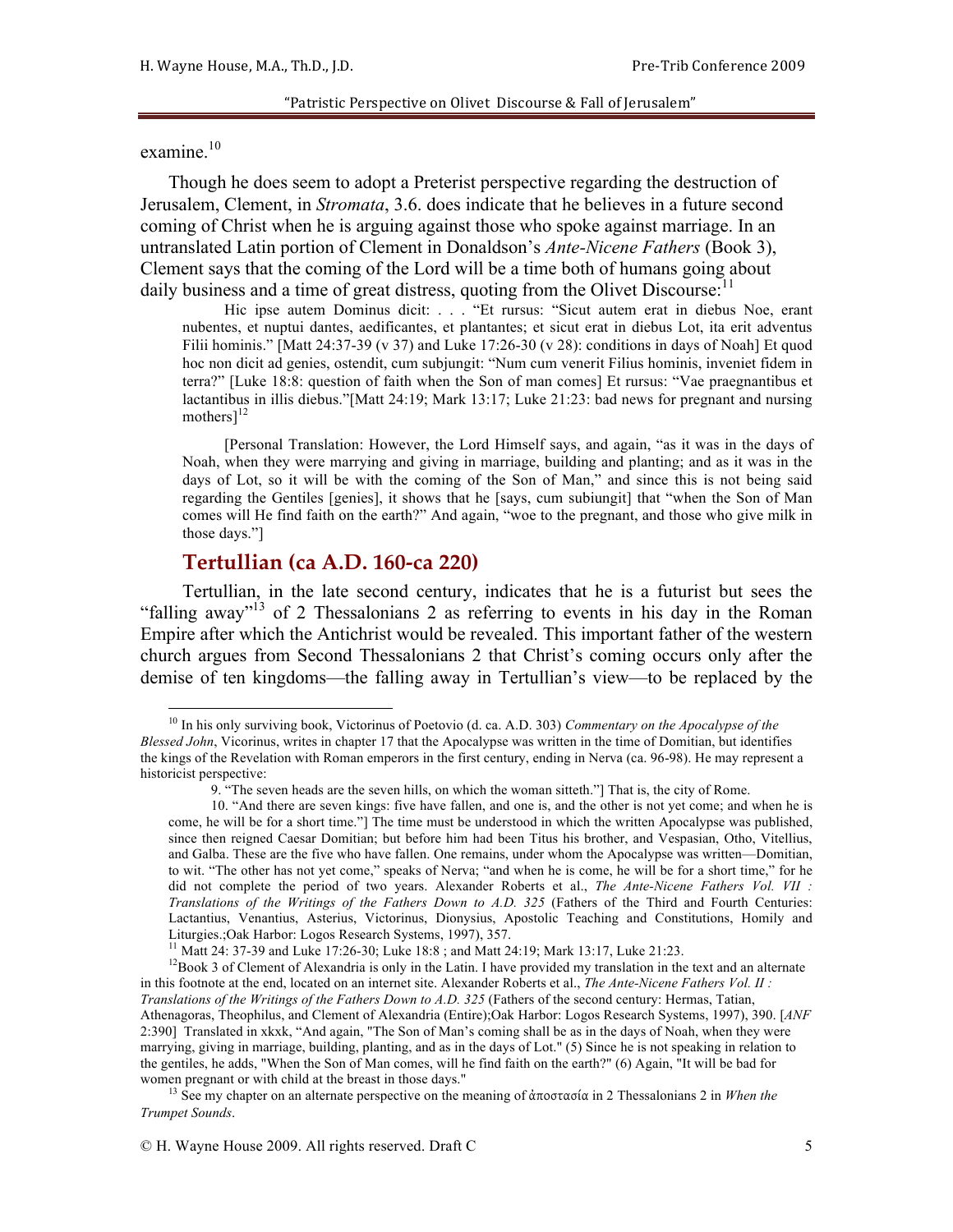rise of the Antichrist.

 "For the mystery of iniquity doth already work; only he who now hinders must hinder, until he be taken out of the way." [2 Thess 2:1-7] What obstacle is there but the Roman state, the falling away of which, by being scattered into ten kingdoms, shall introduce Antichrist upon (its own ruins)? "And then shall be revealed the wicked one, whom the Lord shall consume with the spirit of His mouth, and shall destroy with the brightness of His coming: even him whose coming is after the working of Satan, with all power, and signs, and lying wonders, and with all deceivableness of unrighteousness in them that perish."  $[2$  Thess 2:8-10]<sup>14</sup>

The father of Latin Christianity, Tertullian, in his *Answer to the Jews*, does an intricate analysis of Daniel 9 to demonstrate to the Jews that Jesus was indeed the Messiah prophesied and the one mentioned in Daniel 9 as the prince who would be "cut off" as a sacrifice. Tertullian finds a completion of the 70th week of Daniel within the earthly life and death of Jesus,<sup>15</sup> but he does not connect the future Antichrist or second coming of Jesus to the fall of Jerusalem.

Tertullian, in his well-known work *On the Resurrection of the Flesh*, writes about the resurrection, referencing the words of Jesus in Matthew 24 and Luke 21. Tertullian tells his opponent that the resurrection of which he speaks is a Christian hope that may not be attained until the coming of Christ, the judgment of God and the final disposition of the world:

"Now, forasmuch as the seasons of our entire hope have been fixed in the Holy Scripture, and since we are not permitted to place the accomplishment thereof, as I apprehend, previous to Christ's coming, our prayers are directed towards the end of this world, to the passing away thereof at the great day of the Lord—of His wrath and vengeance—the last day, which is hidden (from all), and known to none but the Father, although announced beforehand by signs and wonders, and the dissolution of the elements, and the conflicts of nations."<sup>16</sup>

Note that Tertullian spells out the order of the events that lead to the end of the world relating to the questions of the disciples regarding the destruction of the temple. Tertullian says of Jesus' response to His disciples that He was referring to the order of Jewish events that would occur until the destruction of Jerusalem, but then the Gentiles would tread down Jerusalem until the Gentile period should end. He interpreted this to mean that God would gather both Gentiles and the Jewish remnant.<sup>17</sup> At this time Jesus will come to bring an end to the world system and punish the enemies of God. Tertullian then continues his discussion by emphasizing that this event has not occurred yet since Christians were still suffering under the Romans. He says that Christians need to pray to be redeemed by the Lord from the trials coming on them:

"Who is it then, that has aroused the Lord, now at God's right hand so unseasonably and with such severity "shake terribly" (as Isaiah expresses it ("that earth," which, I suppose, is as yet unshattered? Who has thus early put "Christ's enemies beneath His feet" (to use the language of David ), making Him more hurried than the Father, whilst every crowd in our popular assemblies is

<sup>&</sup>lt;sup>14</sup> Alexander Roberts et al., *The Ante-Nicene Fathers Vol. III : Translations of the Writings of the Fathers Down to A.D. 325* (Latin Christianity: Its Founder, Tertullian.;Oak Harbor: Logos Research Systems, 1997), 563. [On the

<sup>&</sup>lt;sup>15</sup> For a look at his detailed calculation of Daniel's 70 weeks, see Tertullian, *An Answer to the Jews*, 8. Alexander Roberts et al., *The Ante-Nicene Fathers Vol. III : Translations of the Writings of the Fathers Down to A.D. 325* (Latin Christianity: Its Founder, Tertullian; Oak Harbor: Logos Research Systems, 1997), 158. [ANF 3.158]<br><sup>16</sup>Tertullian, *On the Resurrection of the Flesh*, 22 [*ANF* 3:560].<br><sup>17</sup>Tertullian, *On the Resurrection of the Flesh*, 2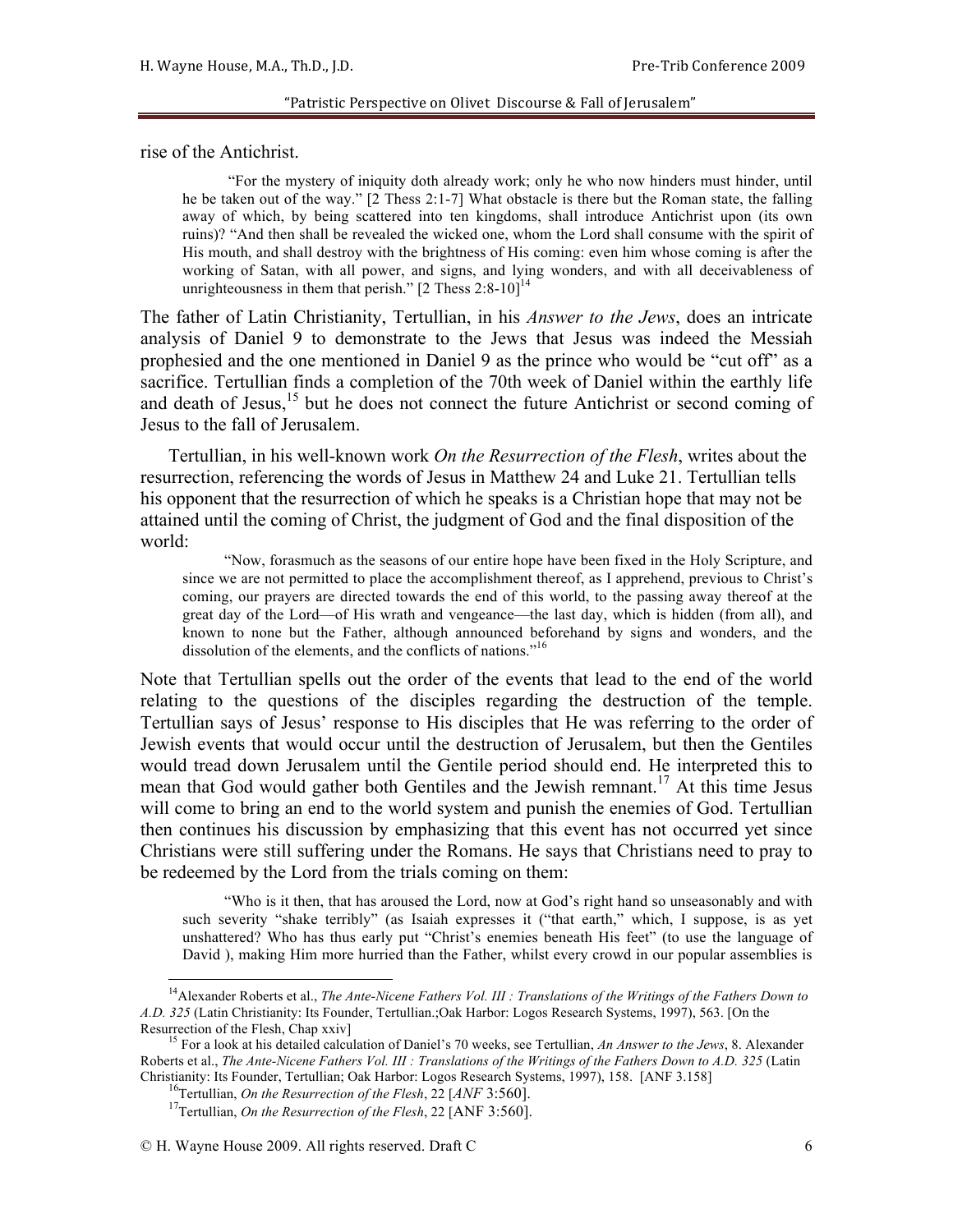still with shouts consigning "the Christians to the lions? " Who has yet beheld Jesus descending from heaven in like manner as the apostles saw Him ascend, according to the appointment of the two angels? Up to the present moment they have not, tribe by tribe, smitten their breasts, looking on Him whom they pierced. No one has as yet fallen in with Elias; no one has as yet escaped from Antichrist; no one has as yet had to bewail the downfall of Babylon. And is there now anybody who has risen again, except the heretic? *He*, of course, has already quitted the grave of his own corpse although he is even now liable to fevers and ulcers; he, too, has already trodden down his enemies although he has even now to struggle with the powers of the world. And as a matter of course, he is already a king—although he even now owes to Caesar the things which are Caesar's."<sup>18</sup>

In his work *Against Marcion*, Tertullian seems to set forth A.D. 70 as the fulfillment of Jesus' prophecy of destruction, but not the inauguration of the millennium, since he seems to speak of the millennium as a coming event, not one having already become. Tertullian employs both a figurative and literal hermeneutic in dealing with future of the Jewish people and the church, the judgment of God on the world, and the reign of Christ on the earth from Jerusalem.19 He says to Marcion that the Messiah must have come because Israel's punishment for their rejection of Messiah had already ensued. Tertullian here speaks of terms like "temple" and "city of God" in reference to the church, but in a figurative sense, as we shall observe later in his treatise. He apparently viewed the punishment as conditional on their rejection and remarks that they did not yet repent from their sin during the time of Tiberius through Vespasian.

"Consider whether what follows in the prophet has not received its fulfilment: "The Lord of hosts hath taken away from Judah and from Jerusalem, amongst other things, both the prophet and the wise artificer; " that is, His Holy Spirit, who builds the church, which is indeed the temple, and household and city of God. For thenceforth God's grace failed amongst them; and "the clouds were commanded to rain no rain upon the vineyard" of Sorech; to withhold, that is, the graces of heaven, that they shed no blessing upon "the house of Israel," which had but produced "the thorns" wherewith it had crowned the Lord, and "instead of righteousness, the cry" wherewith it had hurried Him away to the cross. And so in this manner the law and the prophets were until John, but the clews [clues] of divine grace were withdrawn from the nation. After his time their madness still continued, and the name of the Lord was blasphemed by them, as saith the Scripture: "Because of you my name is continually blasphemed amongst the nations" (for from them did the blasphemy originate); neither in the interval from Tiberius to Vespasian did they learn repentance. Therefore "has their land become desolate, their cities are burnt with fire, their country strangers are devouring before their own eyes. . . At all events, if the Creator's Christ has not come yet, on whose account the prophecy dooms them to such sufferings, they will have to endure the sufferings when He shall have come. Then where will there be a daughter of Sion to be reduced to desolation, for there is none now to be found? Where will there be cities to be burnt with fire, for they are now in heaps? Where a nation to be dispersed, which is already in banishment? Restore to Judµa its former state, that the Creator's Christ may find it, and then you may contend that another Christ has come.<sup>20</sup>

Tertullian then turns in his next chapter an argument about the earthly nature of the reign of Christ in contrast to the spiritual situation at the present time of his writing. He describes the promises of God to the Jewish people an earthly country, in contrast to the heavenly expression of God's kingdom. Here he mocks Marcion for his view that God will merely return back an earthly kingdom, and that it is obvious that the actual restoration of Judea is spiritually applicable to the church. Note his words,

<sup>&</sup>lt;sup>18</sup>Tertullian, *On the Resurrection of the Flesh*, 22 [ANF 3:560]<br><sup>19</sup>Tertullian, *Against Marcion* 3.23-24 [*ANF* 3: 341-343].<br><sup>20</sup>*ANF* 3: 341-343.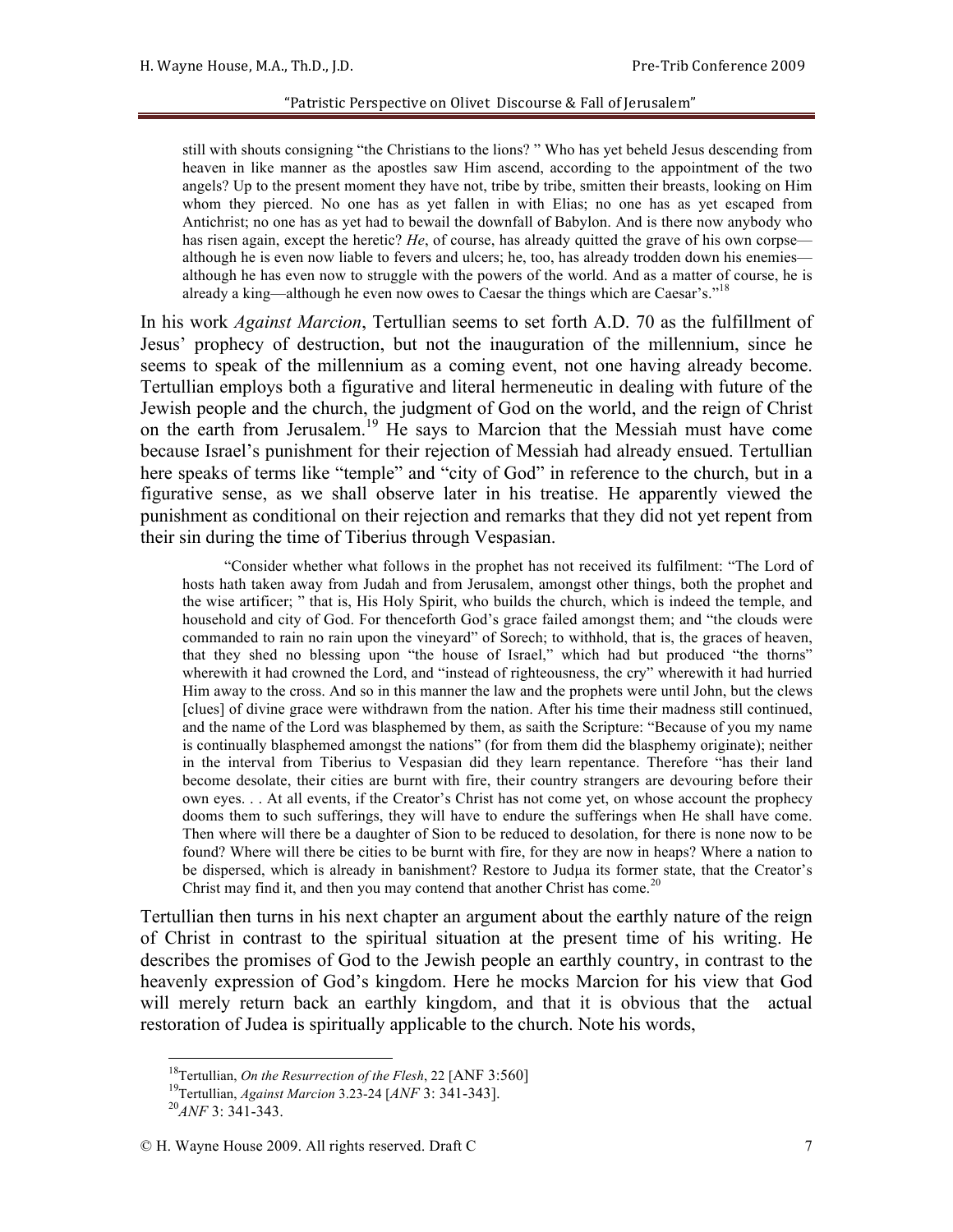Yes, certainly, you say, I do hope from Him that which amounts in itself to a proof of the diversity (of Christs), God's kingdom in an everlasting and heavenly possession. Besides, your Christ promises to the Jews their primitive condition, with the recovery of their country; and after this life's course is over, repose in Hades in Abraham's bosom. Oh, most excellent God, when He restores in amnesty what He took away in wrath! Oh, what a God is yours, who both wounds and heals, creates evil and makes peace! Oh, what a God, that is merciful even down to Hades! I shall have something to say about Abraham's bosom in the proper place. As for the restoration of Judea, however, which even the Jews themselves, induced by the names of places and countries, hope for just as it is described, it would be tedious to state at length how the figurative interpretation is spiritually applicable to Christ and His church, and to the character and fruits thereof; besides, the subject has been regularly treated in another work, which we entitle *De Spe Fidelium*. At present, too, it would be superfluous for this reason, that our inquiry relates to what is promised in heaven, not on earth. $21$ 

What Tertullian takes away with one hand, he returns with the other, for he goes on to admit that his emphasis is the spiritual dimension in his debate with Marcion. He then admits that there is in fact an earthly kingdom, believing that both heavenly and earthly promises of God are true:

But we do confess that a kingdom is promised to us upon the earth, although before heaven, only in another state of existence; inasmuch as it will be after the resurrection for a thousand years in the divinely-built city of Jerusalem, "let down from heaven," which the apostle also calls "our mother from above; " and, while declaring that our  $\pi$ o $\lambda$  ( $\tau \in \mathcal{W}$ ) are citizenship, is in heaven, he predicates of it that it is really a city in heaven. This both Ezekiel had knowledge of and the Apostle John beheld. And the word of the new prophecy which is a part of our belief, attests how it foretold that there would be for a sign a picture of this very city exhibited. to view previous to its manifestation. This prophecy, indeed, has been very lately fulfilled in an expedition to the East. For it is evident from the testimony of even heathen witnesses, that in Judea there was suspended in the sky a city early every morning for forty days. As the day advanced, the entire figure of its walls would wane gradually, and sometimes it would vanish instantly. We say that this city has been provided by God for receiving the saints on their resurrection, and refreshing them with the abundance of all really spiritual blessings, as a recompense for those which in the world we have either despised or lost; since it is both just and God-worthy that His servants should have their joy in the place where they have also suffered affliction for His name's sake. Of the heavenly kingdom this is the process. After its thousand years are over, within which period is completed the resurrection of the saints, who rise sooner or later according to their deserts there will ensue the destruction of the world and the conflagration of all things at the judgment: we shall then be changed in a moment into the substance of angels, even by the investiture of an incorruptible nature, and so be removed to that kingdom in heaven of which we have now been treating. . . .

At this point in his argument Tertullian wants to demonstrate that the same God makes provision of heavenly and earthly blessings, and that in which ever state he should find himself he would be with Christ who made both:

For we shall, according to the apostle, be caught up into the clouds to meet the Lord (even the Son of man, who shall come in the clouds, according to Daniel ) and so shall we ever be with the Lord, so long as He remains both on the earth and in heaven, who, against such as are thankless for both one promise and the other, calls the elements themselves to witness: "Hear, O heaven, and give ear, O earth." Now, for my own part indeed, even though Scripture held out no hand of heavenly hope to me (as, in fact, it so often does), I should still possess a sufficient presumption of even this promise, in my present enjoyment of the earthly gift; and I should look out for something also of the heavenly, from Him who is the God of heaven as well as of earth. I should thus believe that the

 <sup>21</sup>*ANF* 3: 341-343.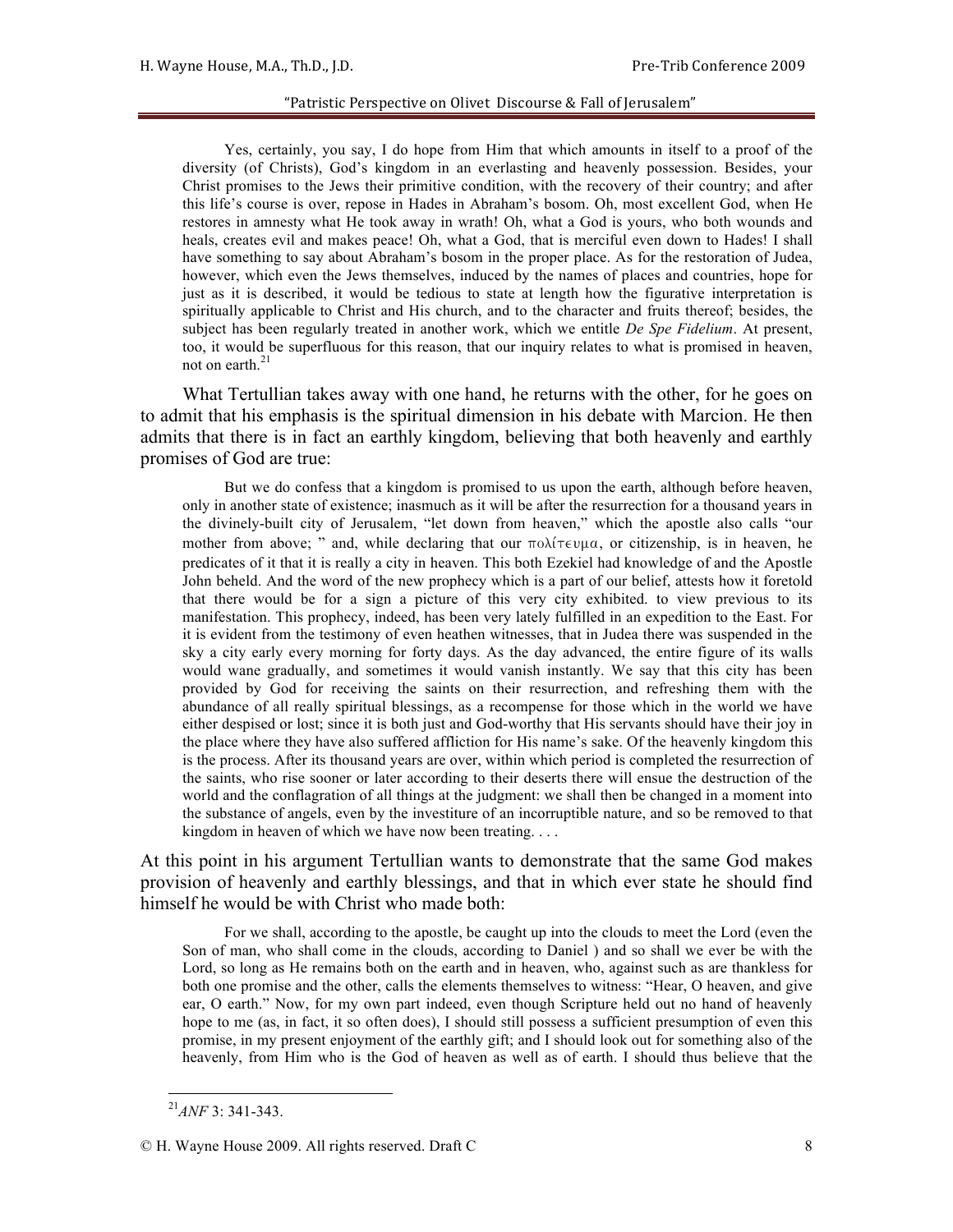Christ who promises the higher blessings is (the Son) of Him who had also promised the lower ones; who had, moreover, afforded proofs of greater gifts by smaller ones; who had reserved for His Christ alone this revelation of a (perhaps) unheard of kingdom, so that, while the earthly glory was announced by His servants, the heavenly might have God Himself for its messenger. $^{22}$ 

## **Irenaeus (2nd Cent A.D.—ca. 202)**

Few would question that Irenaeus was the premier premillennialist of the second century, to the consternation of Eusebius of Caesarea Maritima. I would not want to argue beyond the evidence, since Irenaeus primary interest in his discussion is to demonstrate that the Gnostic dualistic view of the OT and NT is false, but it appears that this second century father [Irenaeus], who accepts the future millennial reign of Jesus, also envisions a time in which the temple will be rebuilt, though he does not explicitly say this, since he views the future Antichrist sitting in the Jewish temple. In view of Irenaeus' importance, and his being in the theological succession from John the writer of Revelation, I will quote him in greater amount than other authors.

Irenaeus uses Daniel's prophecy, and Jesus' reiteration of it, to show that the Gnostic dualistic view of the Old Testament and New Testament is false. While he does mention the prophecy of the weeks of Daniel, he does not mention anything about the destruction of Jerusalem in connection with it:

"2. Moreover, he (the apostle) has also pointed out this which I have shown in many ways, that the temple in Jerusalem was made by the direction of the true God. For the apostle himself, speaking in his own person, distinctly called it the temple of God. Now I have shown in the third book, that no one is termed God by the apostles when speaking for themselves, except Him who truly is God, the Father of our Lord, by whose directions the temple which is at Jerusalem was constructed for those purposes which I have already mentioned; in which [temple] the enemy shall sit, endeavouring to show himself as Christ, as the Lord also declares: "But when ye shall see the abomination of desolation, which has been spoken of by Daniel the prophet, standing in the holy place (let him that readeth understand), then let those who are in Judea flee into the mountains; and he who is upon the house-top, let him not come down to take anything out of his house: for there shall then be great hardship, such as has not been from the beginning of the world until now, nor ever shall be." [Matt 24:15, 21]"<sup>23</sup>

In his characteristic futurist perspective Irenaeus attempts to place the Antichrist within the context of the ten kings of the Revelation, and as a future imposter for the Messiah, who is finally defeat to him, then giving the kingdom to the saints:

"3. Daniel too, looking forward to the end of the last kingdom, i.e., the ten last kings, amongst whom the kingdom of those men shall be partitioned, and upon whom the son of perdition shall come, declares that ten horns shall spring from the beast, and that another little horn shall arise in the midst of them, and that three of the former shall be rooted up before his face. He says: "And, behold, eyes were in this horn as the eyes of a man, and a mouth speaking great things, and his look was more stout than his fellows. I was looking, and this horn made war against the saints, and prevailed against them, until the Ancient of days came and gave judgment to the saints of the most high God, and the time came, and the saints obtained the kingdom." [Dan 7:8, etc]

Irenaeus understands the three and one-half weeks as a reference to three and one-half years in which the Antichrist reigns over the defeated kingdoms and the whole earth. He

<sup>&</sup>lt;sup>22</sup> ANF 3: 341-343.<br><sup>23</sup>Irenaeus, Against Heresies 5.25.1-5 Alexander Roberts et al., *The Ante-Nicene Fathers Vol.I : Translations of the Writings of the Fathers Down to A.D. 325* (The apostolic fathers with Justin Martyr and Irenaeus.;Oak Harbor: Logos Research Systems, 1997), 553.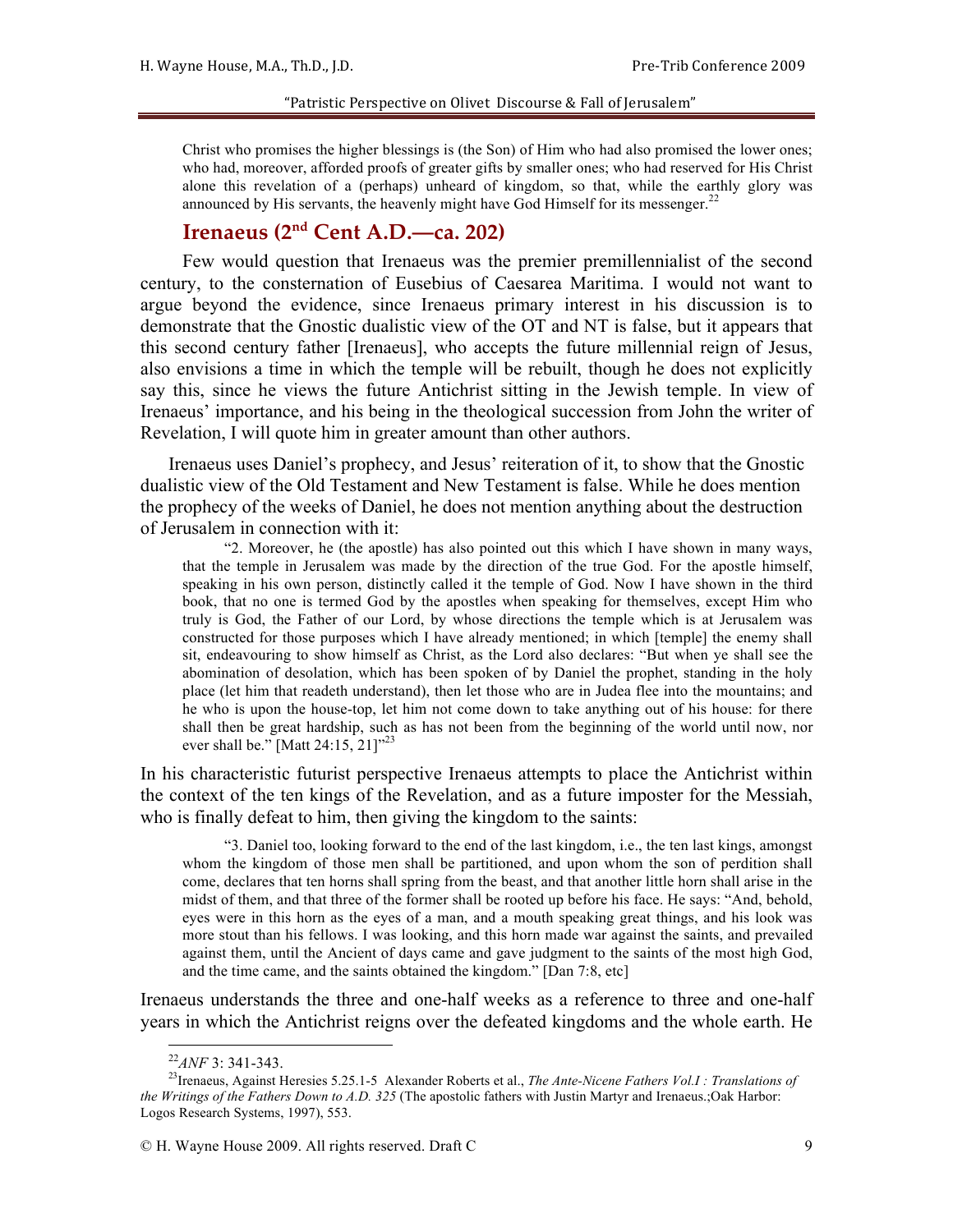connects this with Paul's teaching in second Thessalonians concerning the revelation of the Antichrist and his subsequent destruction by the coming Messiah:

. . . and he [[the Antichrist]] shall speak words against the most high God, and wear out the saints of the most high God, and shall purpose to change times and laws; and [everything] shall be given into his hand until a time of times and a half time," [Dan 7:23, etc] that is, for three years and six months, during which time, when he comes, he shall reign over the earth. Of whom [[that is, the Antichrist]] also the Apostle Paul again, speaking in the second [Epistle] to the Thessalonians, and at the same time proclaiming the cause of his advent, thus says: "And then shall the wicked one be revealed, whom the Lord Jesus shall slay with the spirit of His mouth, and destroy by the presence of His coming; whose coming [i.e., the wicked one's,] is after the working of Satan, in all power, and signs, and portents of lies, and with all deceivableness of wickedness for those who perish; because they did not receive the love of the truth, that they might be saved. And therefore God will send them the working of error, that they may believe a lie; that they all may be judged who did not believe the truth, but gave consent to iniquity,"  $[2 \text{ Thess } 2:8]^{24}$ 

The Antichrist is viewed as setting up his kingdom in Jerusalem and sitting in the temple of God there at the end of a three and one-half year period, half of a prophetic week:

"4. The Lord also spoke as follows to those who did not believe in Him: "I have come in my Father's name, and ye have not received Me: when another shall come in his own name, him ye will receive," [John 5:43] calling Antichrist "the other," because he is alienated from the Lord. This is also the unjust judge, whom the Lord mentioned as one "who feared not God, neither regarded man," [Luke 18:2, etc] to whom the widow fled in her forgetfulness of God,—that is, the earthly Jerusalem,—to be avenged of her adversary. Which also he shall do in the time of his kingdom: he shall remove his kingdom into that [city], and shall sit in the temple of God, leading astray those who worship him, as if he were Christ. . . .

. . . . "And in the midst of the week," he says, "the sacrifice and the libation shall be taken away, and the abomination of desolation [shall be brought] into the temple: even unto the consummation of the time shall the desolation be complete." [Dan 9:27] Now three years and six months constitute the half-week."<sup>25</sup>

Irenaeus identifies the God of the Old Testament and the God of the New Testament as the same God, contrary to Gnostic thought:

5. From all these passages are revealed to us, not merely the particulars of the apostasy, and [the doings] of him who concentrates in himself every satanic error, but also, that there is one and the same God the Father, who was declared by the prophets, but made manifest by Christ. For if what Daniel prophesied concerning the end has been confirmed by the Lord, when He said, "When ye shall see the abomination of desolation, which has been spoken of by Daniel the prophet" [Matt 24:15] (and the angel Gabriel gave the interpretation of the visions to Daniel, and he is the archangel of the Creator (Demiurgi), who also proclaimed to Mary the visible coining and the incarnation of Christ), then one and the same God is most manifestly pointed out, who sent the prophets, and made promise of the Son, and called us into His knowledge.<sup>2</sup>

What is fascinating about the following quote from Irenaeus is that he puts the rapture chronologically before the tribulation, albeit, one could argue that it is possibly mid-trib,

<sup>&</sup>lt;sup>24</sup> Alexander Roberts et al., *The Ante-Nicene Fathers Vol.I*: Translations of the Writings of the Fathers Down to A.D. 325 (The apostolic fathers with Justin Martyr and Irenaeus.; Oak Harbor: Logos Research Systems, 1997), 553.<br><sup>25</sup> Alexander Roberts et al., *The Ante-Nicene Fathers Vol.1*: *Translations of the Writings of the Fathers* 

A.D. 325 (The apostolic fathers with Justin Martyr and Irenaeus.; Oak Harbor: Logos Research Systems, 1997), 554.<br><sup>26</sup> Alexander Roberts et al., *The Ante-Nicene Fathers Vol.I*: *Translations of the Writings of the Fathers* 

*A.D. 325* (The apostolic fathers with Justin Martyr and Irenaeus.;Oak Harbor: Logos Research Systems, 1997), 554. [*ANF* 1:553-554]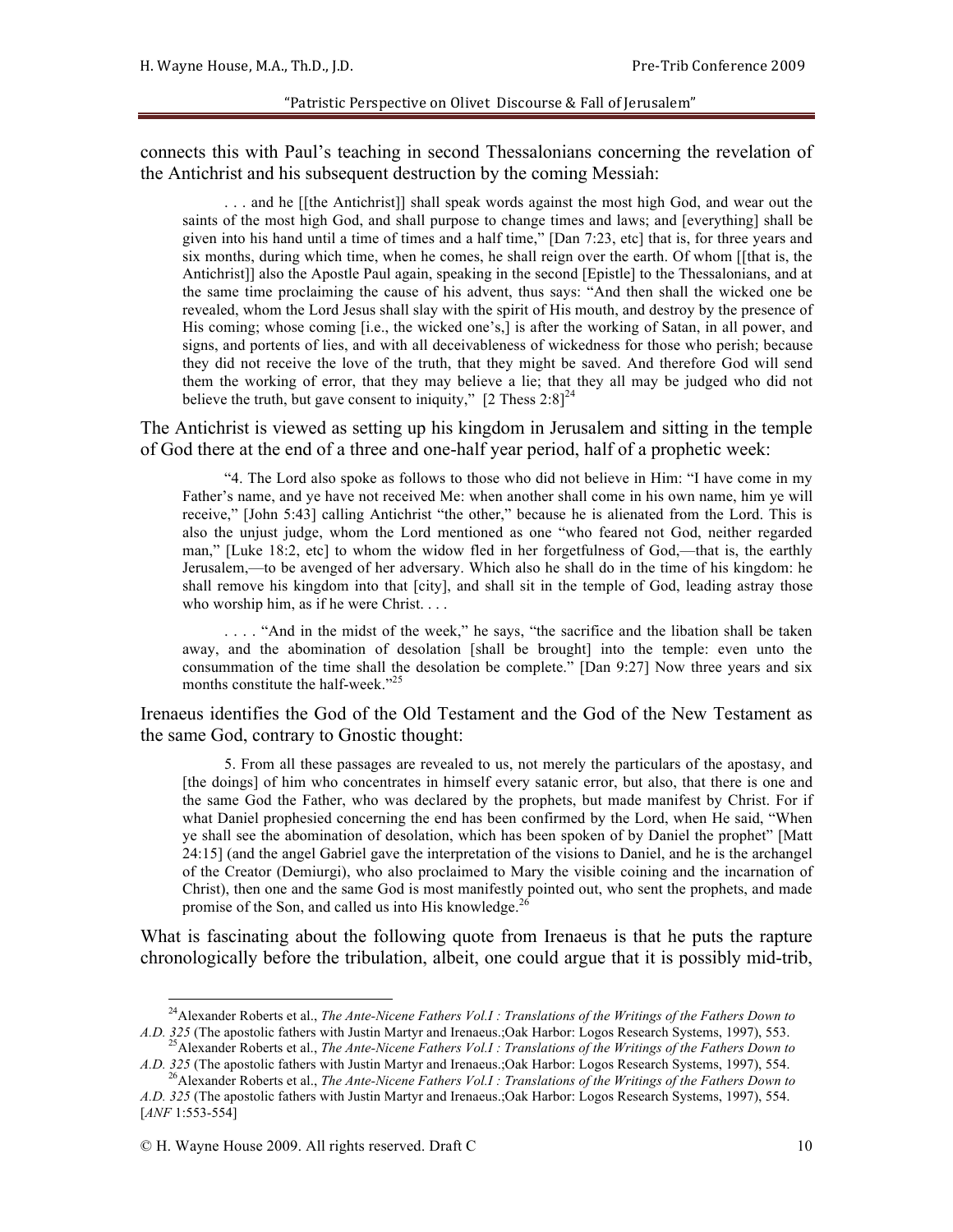but neither pre-wrath nor post-trib seems to be in view:

1. In the previous books I have set forth the causes for which God permitted these things to be made [[the creation]], and have pointed out that all such have been created for the benefit of that human nature which is saved, ripening for immortality that which is [possessed] of its own free will and its own power, and preparing and rendering it more adapted for eternal subjection to God. And therefore the creation is suited to [the wants of] man; for man was not made for its sake, but creation for the sake of man. . . . And therefore, when in the end the Church shall be suddenly caught up [[cf. 1 Thess 4:17]] from this [[the judgment of the ungodly]], it is said, "There shall be tribulation such as has not been since the beginning, neither shall be." For this is the last contest of the righteous, in which, when they overcome they are crowned with incorruption. $27$ 

In speaking of the difficulty of knowing the name of the beast (antichrist) by the number 666, he cautions rash decisions by interpreters. He speaks in the late second century of the future Antichrist, "Moreover, another danger, by no means trifling, shall overtake those who falsely presume that they know the name of Antichrist. For if these men assume one [number], when this [Antichrist] shall come having another, they will be easily led away by him, as supposing him not to be the expected one, who must be guarded against."<sup>28</sup> He believed that one should wait to observe the prophetic fulfillment before making some final determination.<sup>29</sup>

The greatness of the coming of the Lord—that we know as the second coming—is spoken of by Irenaeus in these words:

And those who said, "The Lord hath reigned; let the people be enraged: [even] He who sitteth upon the cherubim; let the earth be moved," [[referring to Ps 99:1]] were thus predicting partly that wrath from all nations which after His ascension came upon those who believed in Him, with the movement of the whole earth against the Church; and partly the fact that, when He comes from heaven with His mighty angels, the whole earth shall be shaken, as He Himself declares, "There shall be a great earthquake, such as has not been from the beginning."<sup>30</sup>

From this Psalm Irenaeus understood that the wrath of the whole earth would come against the Church because of belief in Jesus, but he also taught that the literal shaking of the earth would occur at the coming of the Lord with his mighty angels. None of this seems to have any reference to the fall of Jerusalem, but rather to a future coming. The future coming of Christ, according to him, would be judged by the Lord for their failure to acknowledge and glorify him. Consequently, he will bring tribulation upon the earth. What is interesting, though, is that Irenaeus places this coming of Christ for the Church before a period of tribulation, though admittedly, it may be a mid-tribulation perspective since the righteous are said to face a final challenge in this period. Listen to the words, "And therefore, when in the end the Church shall be suddenly caught up from this, it is said, "There shall be tribulation such as has not been since the beginning, neither shall

<sup>&</sup>lt;sup>27</sup>Irenaeus, Against Heresies 5.28. *[ANF* 1:558.]<br><sup>28</sup>Alexander Roberts et al., *The Ante-Nicene Fathers Vol.I : Translations of the Writings of the Fathers Down to A.D. 325* (The apostolic fathers with Justin Martyr and Irenaeus.;Oak Harbor: Logos Research Systems, 1997), 559. [*ANE 4.30]* 29 Alexander Roberts et al., *The Ante-Nicene Fathers Vol.I : Translations of the Writings of the Fathers Down to* 

*A.D. 325* (The apostolic fathers with Justin Martyr and Irenaeus; Oak Harbor: Logos Research Systems, 1997), 559. [*ANE 4.30]* 

<sup>30</sup>Irenaeus, *Against Heresies*, 4.33.13 [ANF 1:510]; his reference to the earthquake is from Mark 13:19 and Matt 24:21.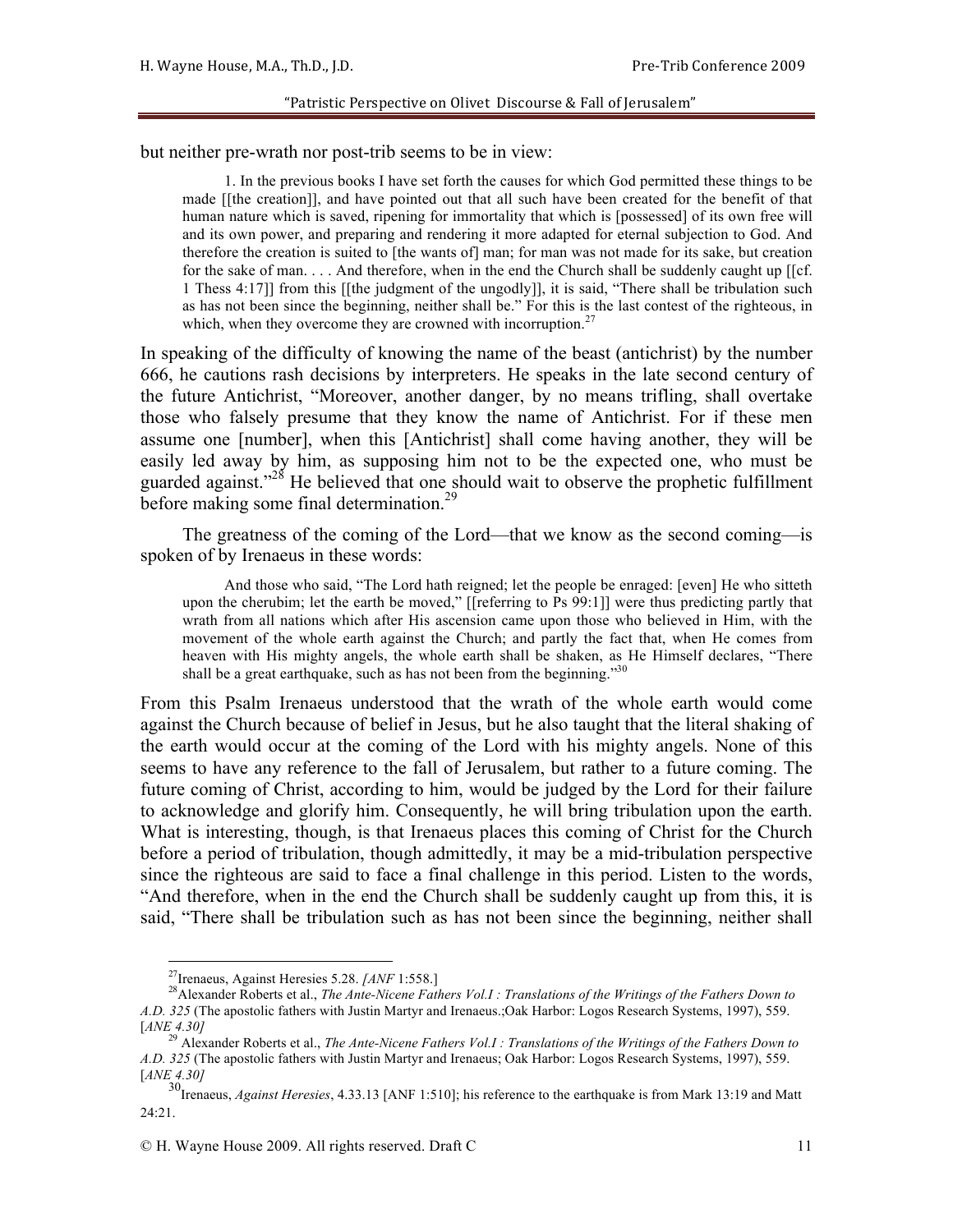be." For this is the last contest of the righteous, in which, when they overcome they are crowned with incorruption. $31$ 

The Bishop of Lyons has much to say in his writing about the Antichrist. This is to be expected since he was embroiled in considerable struggle with various heretics that fought against the orthodox faith, certainly the antichrists of which John mentioned (1 John 2:18). He views the rise of the Antichrist to be at a future date, in a predetermined time. Writing in the last portion of the second century A.D. rules out any connection of this prophetic figure with what occurred at the fall of Jerusalem. Irenaeus describes the coming king as one who is vainglorious, desiring worship as if he were God. He says,

1. "And not only by the particulars already mentioned, but also by means of the events which shall occur in the time of Antichrist is it shown that he, being an apostate and a robber, is anxious to be adored as God; and that, although a mere slave, he wishes himself to be proclaimed as a king. For he (Antichrist) being endued with all the power of the devil, shall come, not as a righteous king, nor as a legitimate king, [i.e., one] in subjection to God, but an impious, unjust, and lawless one; as an apostate, iniquitous and murderous; as a robber, concentrating in himself [all] satanic apostasy, and setting aside idols to persuade [men] that he himself is God, raising up himself as the only idol, having in himself the multifarious errors of the other idols.32

Irenaeus relates this action to what was prophesied by the Apostle Paul in his second letter to the Thessalonians

"This he does, in order that they who do [now] worship the devil by means of many abominations, may serve himself by this one idol, of whom the apostle thus speaks in the second Epistle to the Thessalonians: "Unless there shall come a failing away first, and the man of sin shall be revealed, the son of perdition, who opposeth and exalteth himself above all that is called God, or that is worshipped; so that he sitteth in the temple of God, showing himself as if he were God." The apostle therefore clearly points out his apostasy, and that he is lifted up above all that is called God, or that is worshipped—that is, above every idol—for these are indeed so called by men, but are not [really] gods; and that he will endeavour in a tyrannical manner to set himself forth as God."33

In a wonderful passage from his *Adversus Haereses*, Irenaeus criticizes allegorization of the prophecies about a future coming of Christ, the resurrection of the just, and a millennial reign on the earth. He shines in this area as someone who embraces the teachings of the Apostle John and those who knew him:

1. If, however, any shall endeavour to allegorize [prophecies] of this kind, they shall not be found consistent with themselves in all points, and shall be confuted by the teaching of the very expressions [in question]. For example: "When the cities" of the Gentiles "shall be desolate, so that they be not inhabited, and the houses so that there shall be no men in them and the land shall be left desolate." [Isa 6:11] "For, behold," says Isaiah, "the day of the Lord cometh past remedy, full of fury and wrath, to lay waste the city of the earth, and to root sinners out of it." [Isa 13:9] And again he says, "Let him be taken away, that he behold not the glory of God." [Isa 26:10] And when these things are done, he says, "God will remove men far away, and those that are left shall multiply in the earth." [Isa 6:12] "And they shall build houses, and shall inhabit them themselves: and plant vineyards, and eat of them themselves." [Isa 65:1] For all these and other words were

 <sup>31</sup>Irenaeus, *Against Heresies* 5.28 [ANF 1:558].

<sup>&</sup>lt;sup>32</sup> Alexander Roberts et al., *The Ante-Nicene Fathers Vol.I*: *Translations of the Writings of the Fathers Down to A.D. 325* (The apostolic fathers with Justin Martyr and Irenaeus.;Oak Harbor: Logos Research Systems, 1997), 553.

<sup>[</sup>*ANF* 1:553-554.] 33Alexander Roberts et al., *The Ante-Nicene Fathers Vol.I : Translations of the Writings of the Fathers Down to A.D. 325* (The apostolic fathers with Justin Martyr and Irenaeus.;Oak Harbor: Logos Research Systems, 1997), 553.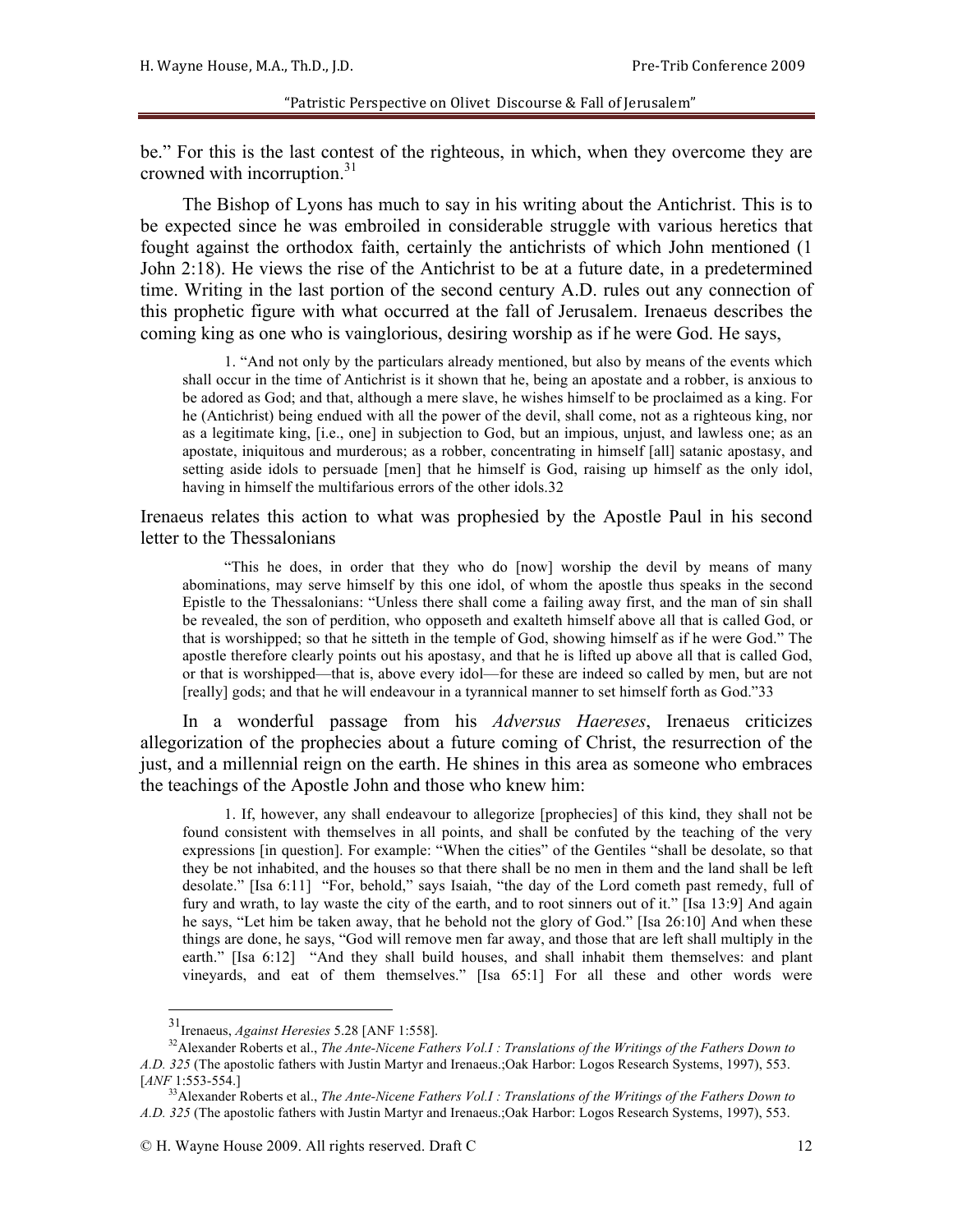unquestionably spoken in reference to the resurrection of the just, which takes place after the coming of Antichrist, and the destruction of all nations under his rule; in [the times of] which [resurrection] the righteous shall reign in the earth, waxing stronger by the sight of the Lord: and through Him they shall become accustomed to partake in the glory of God the Father, and shall enjoy in the kingdom intercourse and communion with the holy angels, and union with spiritual beings; and [with respect to] those whom the Lord shall find in the flesh, awaiting Him from heaven, and who have suffered tribulation, as well as escaped the hands of the Wicked one. For it is in reference to them that the prophet says: "And those that are left shall multiply upon the earth," And Jeremiah the prophet has pointed out, that as many believers as God has prepared for this purpose, to multiply those left upon earth, should both be under the rule of the saints to minister to this Jerusalem, and that [His] kingdom shall be in it, saying, "Look around Jerusalem towards the east, and behold the joy which comes to thee from God Himself. Behold, thy sons shall come whom thou hast sent forth: they shall come in a band from the east even unto the west, by the word of that Holy One, rejoicing in that splendour which is from thy God. O Jerusalem, put off thy robe of mourning and of affliction, and put on that beauty of eternal splendour from thy God. Gird thyself with the double garment of that righteousness proceeding from thy God; place the mitre of eternal glory upon thine head. For God will show thy glory to the whole earth under heaven. For thy name shall for ever be called by God Himself, the peace of righteousness and glory to him that worships God. Arise, Jerusalem, stand on high, and look towards the east, and behold thy sons from the rising of the sun, even to the west, by the Word of that Holy One, rejoicing in the very remembrance of God. For the footmen have gone forth from thee, while they were drawn away by the enemy. God shall bring them in to thee, being borne with glory as the throne of a kingdom. For God has decreed that every high mountain shall be brought low, and the eternal hills, and that the valleys be filled, so that the surface of the earth be rendered smooth, that Israel, the glory of God, may walk in safety. The woods, too, shall make shady places, and every sweet-smelling tree shall be for Israel itself by the command of God. For God shall go before with joy in the light of His splendour, with the pity and righteousness which proceeds from Him."

Having set forth his understanding of the glorious reign of God in the earth during the millennium and the participation of believers in that time, he explains why this should refer to the actual earth and not some ethereal sense.

2. Now all these things being such as they are, cannot be understood in reference to supercelestial matters; "for God," it is said, "will show to the whole earth that is under heaven thy glory." But in the times of the kingdom, the earth has been called again by Christ [to its pristine condition], and Jerusalem rebuilt after the pattern of the Jerusalem above, of which the prophet Isaiah says, "Behold, I have depicted thy walls upon my hands, and thou art always in my sight," [Isa 49:16] And the apostle, too, writing to the Galatians, says in like manner, "But the Jerusalem which is above is free, which is the mother of us all." [Gal 4:26] He does not say this with any thought of an erratic Aeon, or of any other power which departed from the Pleroma, or of Prunicus, but of the Jerusalem which has been delineated on [God's] hands. And in the Apocalypse John saw this new [Jerusalem] descending upon the new earth. [Rev 21:2] . . . . And after this, he says, "I saw a new heaven and a new earth, for the first heaven and earth have passed away; also there was no more sea. And I saw the holy city, new Jerusalem, coming down from heaven, as a bride adorned for her husband." "And I heard," it is said, "a great voice from the throne, saying, Behold, the tabernacle of God is with men, and He will dwell with them; and they shall be His people, and God Himself shall be with them as their God. And He will wipe away every tear from their eyes; and death shall be no more, neither sorrow, nor crying, neither shall there be any more pain, because the former things have passed away." [Rev. 21:1-4] Isaiah also declares the very same: "For there shall be a new heaven and a new earth; and there shall be no remembrance of the former, neither shall the heart think about them, but they shall find in it joy and exultation." [Isa. 65:17, 18] Now this is what has been said by the apostle: "For the fashion of this world passeth away." [1 Cor. 7:31] To the same purpose did the Lord also declare, "Heaven and earth shall pass away." [Matt. 26:35] When these things, therefore, pass away above the earth, John, the Lord's disciple, says that the new Jerusalem above shall [then] descend, as a bride adorned for her husband; and that this is the tabernacle of God,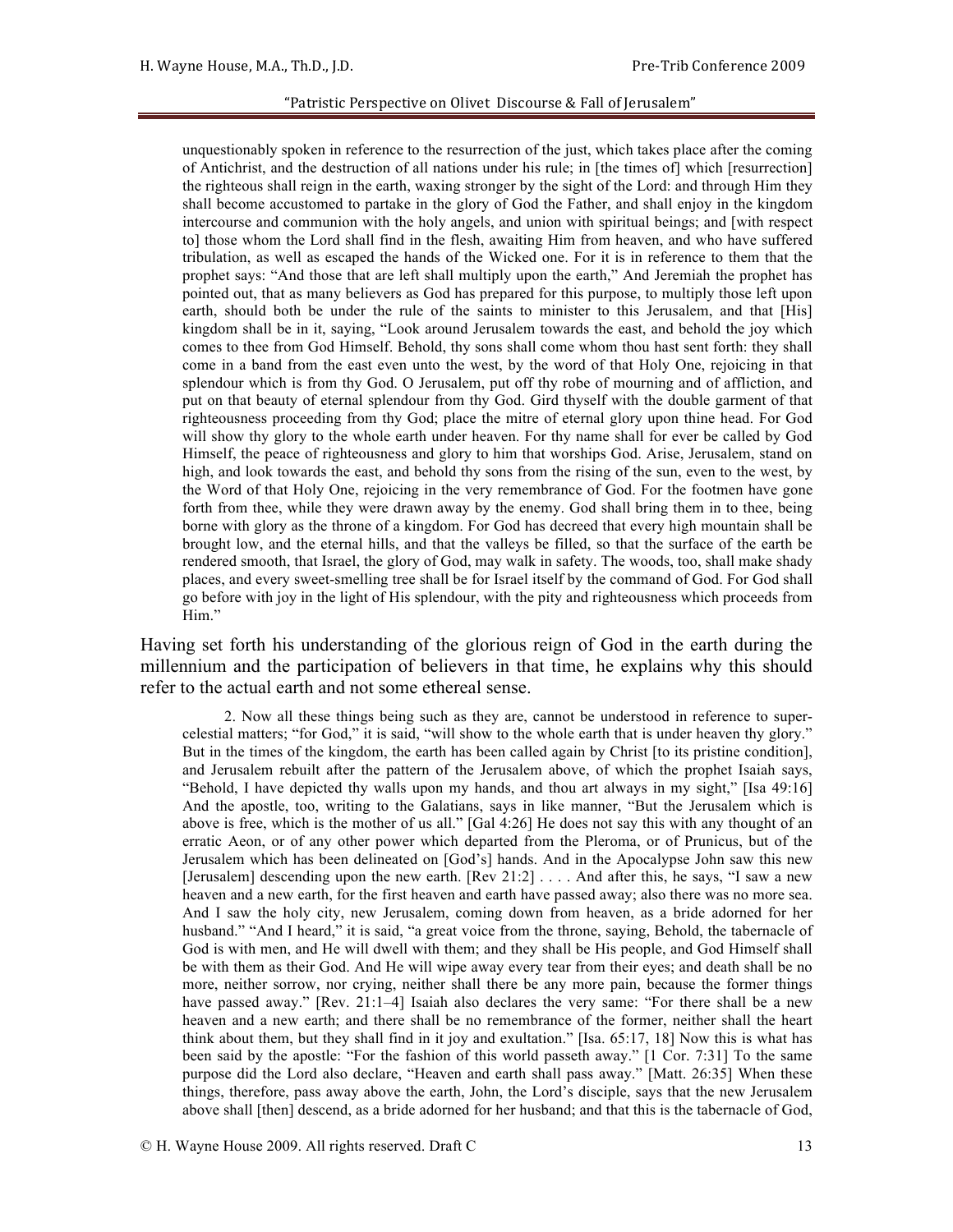in which God will dwell with men. Of this Jerusalem the former one is an image—that Jerusalem of the former earth in which the righteous are disciplined beforehand for incorruption and prepared for salvation. And of this tabernacle Moses received the pattern in the mount; [Ex. 25: 40] and nothing is capable of being allegorized, but all things are stedfast, and true, land substantial, having been made by God for righteous men's enjoyment. For as it is God truly who raises up man, so also does man truly rise from the dead, and not allegorically, as I have shown repeatedly. And as he rises actually, so also shall he be actually disciplined beforehand for incorruption, and shall go forwards and flourish in the times of the kingdom, in order that he may be capable of receiving the glory of the Father. Then, when all things are made new, he shall truly dwell in the city of God. For it is said, "He that sitteth on the throne said, Behold, I make all things new. And the Lord says, Write all this; for these words are faithful and true. And He said to me, They are done." [Rev 21:5, 6] And this is the truth of the matter. $34$ 

### **Hippolytus (ca A.D. 170-ca 236)**

Hippolytus, likely a disciple of Irenaeus—who himself was in succession from Tatian and Justin, was a disciple of Polycarp, a direct disciple of the Apostle John—in a treatise on Christ and the antichrist said,

63. "And the blessed Apostle Paul, writing to the Thessalonians, says: "Now we beseech you, brethren, concerning the coming of our Lord Jesus Christ, and our gathering together at it,  $\left[\frac{\text{Hippolytus reads here}}{\text{Hippolytus reads here}}\right]$  instead of  $\epsilon\pi$  αυτον, and makes the pronoun therefore refer to the coming] that ye be not soon shaken in mind, or be troubled, neither by spirit, nor by word, nor by letters as from us, as that the day of the Lord is at hand. Let no man deceive you by any means; for (that day shall not come) except there come the falling away first, and that man of sin be revealed, the son of perdition, who opposeth and exalteth himself above all that is called God, or that is worshipped: so that he sitteth in the temple of God, showing himself that he is God. Remember ye not, that when I was yet with you, I told you these things? And now ye know what withholdeth, that he might be revealed in his time. For the mystery of iniquity doth already work; only he who now letteth (will let), until he be taken out of the way. And then shall that wicked be revealed, whom the Lord Jesus shall consume with the Spirit of His mouth, and shall destroy with the brightness of His coming: (even him) whose coming is after the working of Satan, with all power, and signs, and lying wonders, and with all deceivableness of unrighteousness in them that perish; because they received not the love of the truth. And for this cause God shall send them strong delusion, that they should believe a lie: that they all might be damned who believed not the truth, but had pleasure in unrighteousness."[2 Thess 2:1-11] And Esaias says, "Let the wicked be cut off, that he behold not the glory of the Lord." [Isa 26:10]

64. "These things, then, being to come to pass, beloved, and the one week being divided into two parts, and the abomination of desolation being manifested then, and the two prophets and forerunners of the Lord having finished their course, and the whole world finally approaching the consummation, what remains but the coming of our Lord and Saviour Jesus Christ from heaven, for whom we have looked in hope? who shall bring the conflagration and just judgment upon all who have refused to believe on Him. For the Lord says, "And when these things begin to come to pass, then look up, and lift up your heads; for your redemption draweth nigh." [Luke 21:28] "And there shall not a hair of your head perish." [Luke 21:18] "For as the lightning cometh out of the east, and shineth even unto the west, so shall also the coming of the Son of man be. For wheresoever the carcase is, there will the eagles be gathered together." [Matt 24:27, 28]<sup>35</sup>

 <sup>34</sup>Alexander Roberts et al., *The Ante-Nicene Fathers Vol.I : Translations of the Writings of the Fathers Down to A.D. 325* (The apostolic fathers with Justin Martyr and Irenaeus.;Oak Harbor: Logos Research Systems, 1997), 565. <sup>35</sup>Hippolytus, The Extant Works and Fragments, Part II, Dogmatical and Historical, Treatise on Christ and

Antichrist, Alexander Roberts et al., *The Ante-Nicene Fathers Vol. V : Translations of the Writings of the Fathers Down to A.D. 325* (Fathers of the Third Century: Hippolytus,Cyprian, Novatian, Appendix.;Oak Harbor: Logos Research Systems, 1997), 218.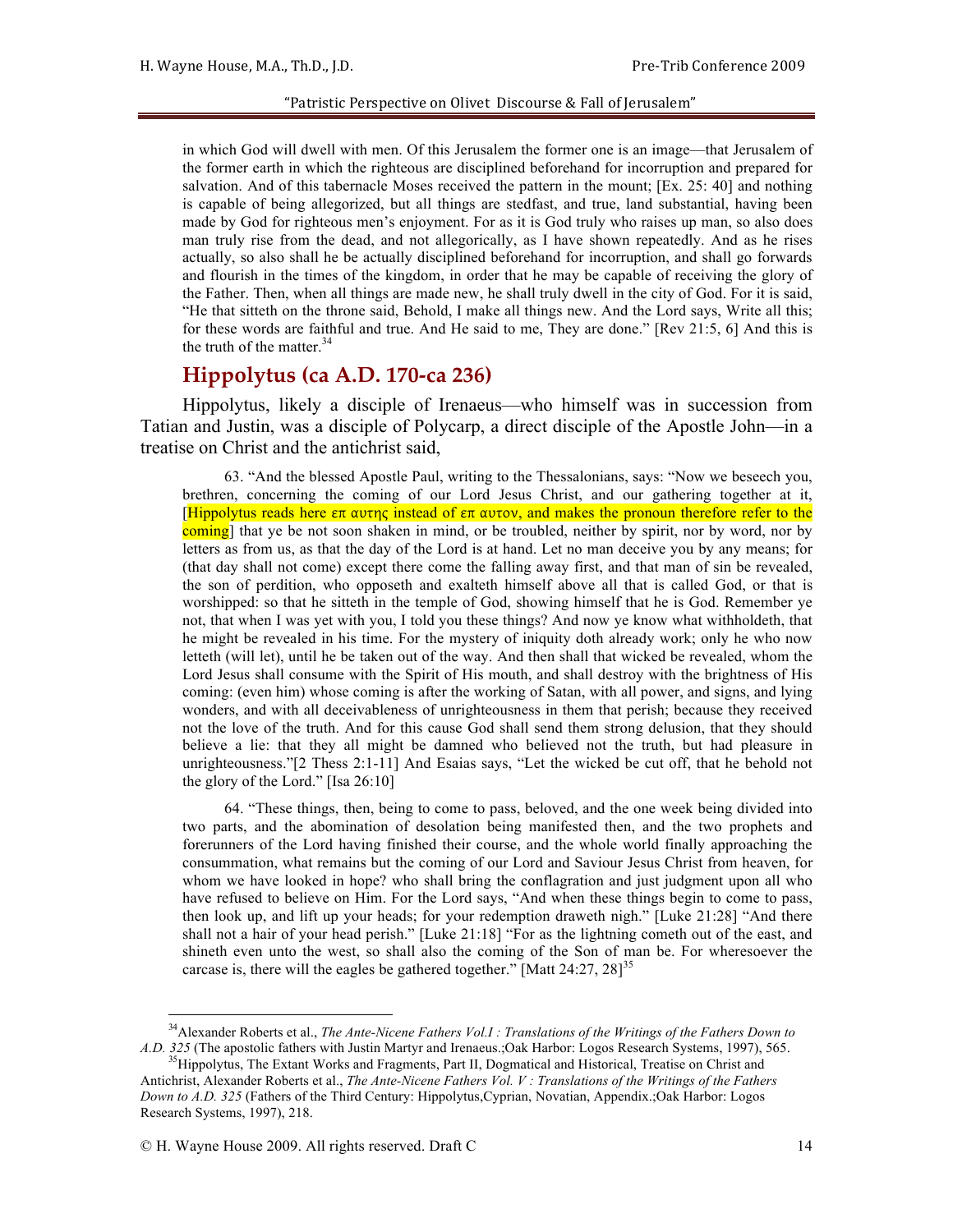## **Origen (ca. A.D. 185-254)**

Origen was the most prodigious theologian in early Christian history, producing scores of masterful and lengthy books on a variety of topics. He is noted for certain heretical teachings concerning the ontological inferiority of the Son to the Father, the preexistence of souls, as well as a form of reincarnation, among other lesser matters, and also for his allegorical hermeneutics, even though in his exegetical work he also gave masterful literal insight. At times Origen was a brilliant exegete and at other times he found multiple layers of meaning within the biblical text. In the following passage in his famous treatise *Against Celsus*, he gives clear evidence that he views the words in a literal sense, but he decides not to exposit them for his purpose:

"It is thus that the apostle expresses himself: "We beseech you, brethren, by the coming of our Lord Jesus Christ, and by our gathering together unto Him, that ye be not soon shaken in mind, or be troubled, neither by word, nor by spirit, nor by letter as from us, as that the day of the Lord is at hand. Let no man deceive you by any means: for that day shall not come, except there come a falling away first, and that man of sin be revealed, the son of perdition; who opposeth and exalteth himself above all that is called God, or that is worshipped; so that he sitteth in the temple of God, showing himself that he is God. Remember ye not, that, when I was yet with you, I told you these things? And now ye know what withholdeth, that he might be revealed in his time. For the mystery of iniquity doth already work: only he who now letteth will let, until he be taken out of the way. And then shall that Wicked be revealed, whom the Lord shall consume with the spirit of His mouth, and shall destroy with the brightness of His coming: even him, whose coming is after the working of Satan, with all power, and signs, and lying wonders, and with all deceivableness of unrighteousness in them that perish; because they received not the love of the truth, that they might be saved. And for this cause God shall send them strong delusion, that they should believe a lie; that they all might be damned who believed not the truth, but had pleasure in unrighteousness." [2 Thess 2:1-12] To explain each particular here referred to does not belong to our present purpose. The prophecy also regarding Antichrist is stated in the book of Daniel, and is fitted to make an intelligent and candid reader admire the words as truly divine and prophetic; for in them are mentioned the things relating to the coming kingdom, beginning with the times of Daniel, and continuing to the destruction of the world. And any one who chooses may read it. Observe, however, whether the prophecy regarding Antichrist be not as follows: "And at the latter time of their kingdom, when their sins are coming to the full, there shall arise a king, bold in countenance, and understanding riddles. And his power shall be great, and he shall destroy wonderfully, and prosper, and practise; and shall destroy mighty men, and the holy people. And the yoke of his chain shall prosper: there is craft in his hand, and he shall magnify himself in his heart, and by craft shall destroy many; and he shall stand up for the destruction of many, and shall crush them as eggs in his hand." What is stated by Paul in the words quoted from him, where he says, "so that he sitteth in the temple of God, showing himself that he is God," is in Daniel referred to in the following fashion: "And on the temple shall be the abomination of desolations, and at the end of the time an end shall be put to the desolation." So many, out of a greater number of passages, have I thought it right to adduce, that the hearer may understand in some slight degree the meaning of holy Scripture, when it gives us information concerning the devil and Antichrist; and being satisfied with what we have quoted for this purpose, let us look at another of the charges of Celsus, and reply to it as we best may."<sup>36</sup>

It is clear that Origen in this passage does not clearly present his eschatological views but this much can be discerned. He held to a futurist perspective in that the kingdom was in the future, the rise of the Antichrist and the abomination of desolation was yet to come, as

<sup>&</sup>lt;sup>36</sup>Origen, Against Celsus, Book vi, chap xlvi; Alexander Roberts et al., *The Ante-Nicene Fathers Vol. IV : Translations of the Writings of the Fathers Down to A.D. 325* (Fathers of the Third Century: Tertullian, Part Fourth; Minucius Felix; Commodian; Origen, Parts First and Second.;Oak Harbor: Logos Research Systems, 1997), 594.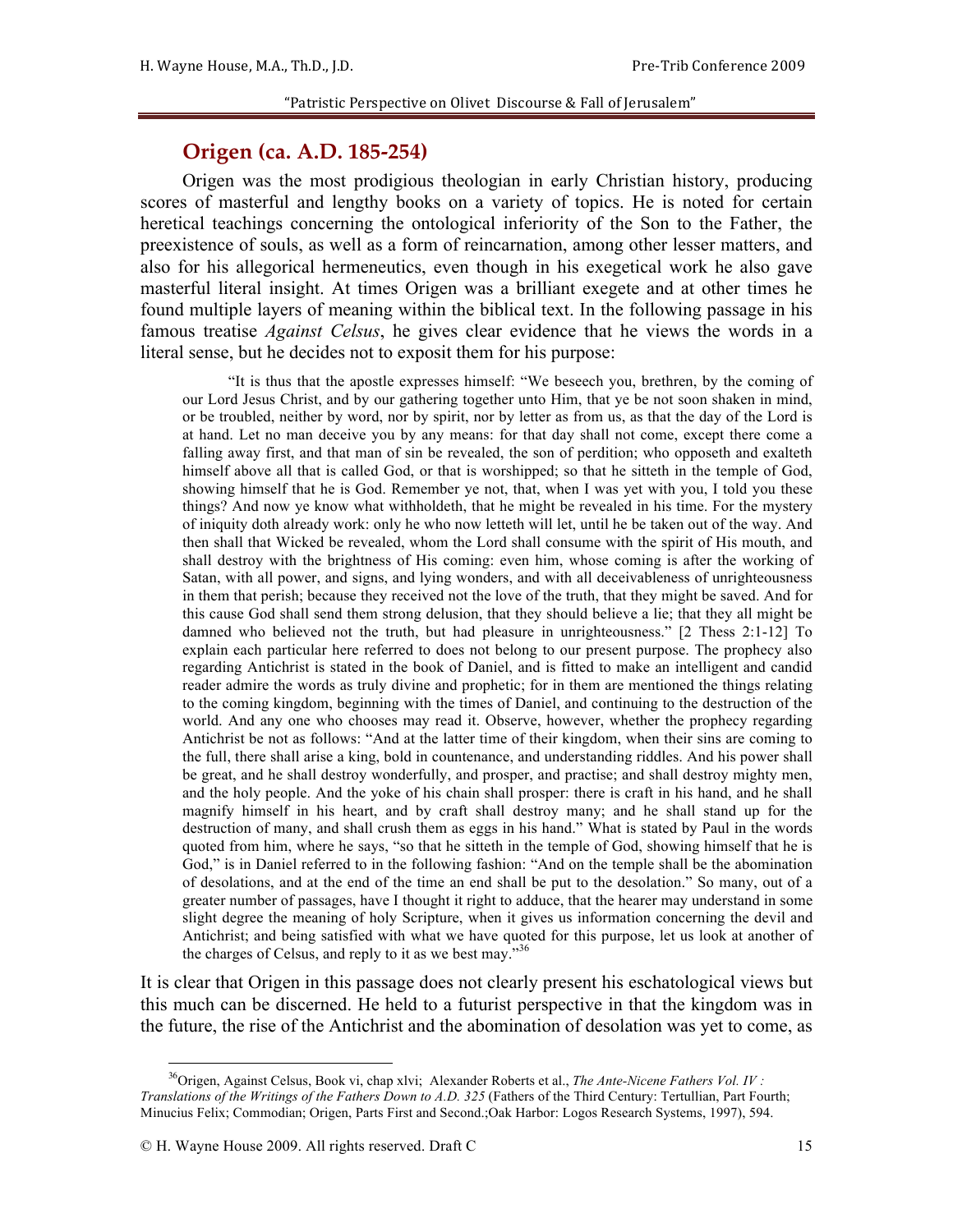was the coming of Jesus in judgment against the ungodly. We can only surmise some aspects of Origen's ideas regarding last things, particularly chiliasm and Jewish restorationism, which were non-issues, but he does not express a Preterist view.

## **Athanasius (ca. A.D. 293-373)**

Athanasius, Bishop of Alexandria, saw Constantius as the Precursor to coming Antichrist,

"Terrible indeed, and worse than terrible are such proceedings; yet conduct suitable to him who assumes the character of Antichrist Who that beheld him taking the lead of his pretended Bishops, and presiding in Ecclesiastical causes, would not justly exclaim that this was 'the abomination of desolation [Dan 9:27]' spoken of by Daniel? For having put on the profession of Christianity, and entering into the holy places, and standing therein, he lays waste the Churches, transgressing their Canons, and enforcing the observance of his own decrees. Will any one now venture to say that this is a peaceful time with Christians, and not a time of persecution? A persecution indeed, such as never arose before, and such as no one perhaps will again stir up, except 'the son of lawlessness [2 Thess 2:8],' do these enemies of Christ exhibit, who already present a picture of him in their own persons. Wherefore it especially behoves us to be sober, lest this heresy which has reached such a height of impudence, and has diffused itself abroad like the 'poison of an adder [Prov 23:32],' as it is written in the Proverbs, and which teaches doctrines contrary to the Saviour; lest, I say, this be that 'falling away [2 Thess 2:3],' after which He shall be revealed, of whom Constantius is surely the forerunner. Else wherefore is he so mad against the godly? wherefore does he contend for it as his own heresy, and call every one his enemy who will not comply with the madness of Arius, and admit gladly the allegations of the enemies of Christ, and dishonour so many venerable Councils? why did he command that the Churches should be given up to the Arians? was it not that, when that other comes, he may thus find a way to enter into them, and may take to himself him who has prepared those places for him? For the ancient Bishops who were ordained by Alexander, and by his predecessor Achillas, and by Peter before him, have been cast out; and those introduced whom the companions of soldiers nominated; and they nominated only such as promised to adopt their doctrines."<sup>37</sup>

Athanasius appears to use the words of the Apostle Paul in 2 Thessalonians 2 against the compromise with Arianism by Constantius (not Constantine), viewing that this departure from the faith and the judgment of God was in his day. Constantius was the forerunner of the Antichrist, giving room for a future Antichrist. As with many others for whom we have little sampling of eschatology, nonetheless, their teaching indicates a futurist view of the Antichrist, tribulation, and coming of Christ, all disqualifying them as candidates for Preterism.

## **Cyril of Jerusalem (ca A.D. 313-386)**

Cyril of Jerusalem considers the "falling away" spoken of Paul in 2 Thessalonians as occurring in his day, and soon expects the Antichrist (who is calls "the enemy") to come next on the scene, thus revealing his futurist inclination:

 "Such is Paul's account [Cyril has just cited 2 Thessalonians 2:3–10.]. And we have reached the "falling away." Men, that is, have fallen away from the true faith. Some proclaim the identity of Father and Son. Others dare to assert that one should believe Christ has come into existence out of nonexistence. Formerly heretics were quite evident, but now the church is full of masked heretics. For men have deserted the truth and want to have their ears tickled [Cf. 2 Tim 4:3.]. Make a

 <sup>37</sup>Philip Schaff, *The Nicene and Post-Nicene Fathers Second Series Vol. IV* (Athanasius: Select Works and Letters.;Oak Harbor: Logos Research Systems, 1997), 299.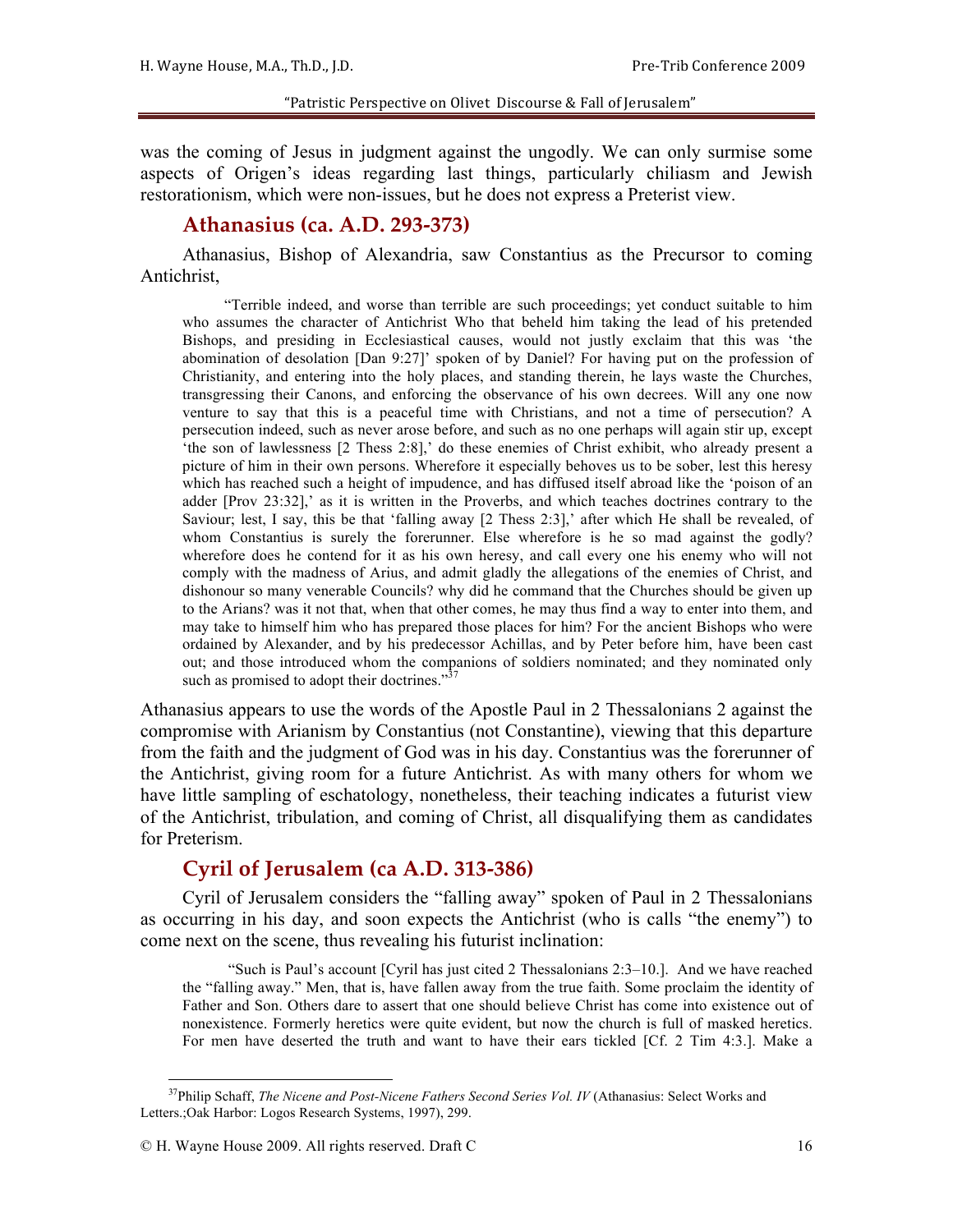plausible case, and everyone is ready to listen to you. Talk of changing one's life, and everyone deserts you. The majority have fallen away from the sound doctrines and are readier to choose what is bad than to prefer what is good. So there you have the "falling away," and the coming of the enemy is to be expected next. Meanwhile, he has begun to send out his forerunners here and there, so that the spoil may be prepared for him when he comes. Therefore, brothers, look to yourselves. Watch over your souls carefully."<sup>38</sup>

Again, Cyril of Jerusalem says concerning the judgment against the Roman Empire, which for him was the final kingdom before the end of the world,

"The Antichrist just mentioned by Paul will come when the destined period of the Roman Empire has run its course and the subsequent end of the world is drawing near. Ten claimants to the empire will arise simultaneously, I suppose in different parts, but all wearing the purple at the same time. Antichrist will form an eleventh after them, having seized the imperial power by the use of magic arts. He will humble three of those who came to power before him and cause the remaining seven to be Caesars under him [Cf. Dan 7:24]. At first he will feign mildness and will appear to be a learned and understanding man, with pretended prudence and kindness. Then he will take in the Jews, by making them suppose him to be their expected Messiah, by false signs and wonders produced by magical trickery. And afterwards his character will be written large in evil deeds of inhumanity and lawlessness of every kind, so as to outdo all wicked and godless men that were before him. He will display a murderous, most absolute, pitiless and unstable temper toward all people, but especially toward us Christians. He will act insolently for only three and a half years. Then he will be defeated by the second glorious coming from heaven of the only-begotten Son of God, our Lord and Savior Jesus, the true Christ. He will destroy Antichrist "with the spirit of his mouth" and commit him to the flames of hell."<sup>39</sup>

Cyril, in his Catechetical Lectures, sees the Antichrist as future and the anticipated coming end of the world, though he uses this for spiritual preparation rather than detailed contemporary prophetic fulfillment,

8. "Thou hast this sign also: And this Gospel of the kingdom shall be preached in all the world for a witness unto all nations, and then shall the end come [Matt 24:14]. And as we see, nearly the whole world is now filled with the doctrine of Christ.

9. And what comes to pass after this? He says next, When therefore ye see the abomination of desolation, which was spoken of by Daniel the Prophet, standing in the Holy Place, let him that readeth understand [Matt 24:15]. And again, Then if any man shall say unto you, Lo, here is the Christ, or, Lo, there; believe it not [Matt 24:23]. Hatred of the brethren makes room next for Antichrist; for the devil prepares beforehand the divisions among the people, that he who is to come may be acceptable to them. But God forbid that any of Christ's servants here, or elsewhere, should run over to the enemy! Writing concerning this matter, the Apostle Paul gave a manifest sign, saying, For that day shall not come, except there came first the falling away, and the man of sin be revealed, the son of perdition, who opposeth and exalteth himself against all that is called God, or that is worshipped; so that he sitteth in the temple of God, shewing himself that he is God. Remember ye not that when I was yet with you, I told you these things? And now ye know that which restraineth, to the end that he may be revealed in his own season. For the mystery of iniquity cloth already work, only there is one that restraineth now, until he be taken out of the way. And then shall the lawless one be revealed, whom the Lord Jesus shall slay with the breath of His mouth, and shall destroy with the brightness of His coming. Even him, whose coming is after the working of

 <sup>38</sup>Peter Gorday, *Colossians, 1-2 Thessalonians, 1-2 Timothy, Titus, Philemon* (, Ancient Christian Commentary on Scripture NT 9.Downers Grove, Ill.: InterVarsity Press, 2000), 109. Cyril of Jerusalem, "Masked Heretics,"

Catechetical Lectures 15.9 [LCC 4:154-55] 39Cyril of Jerusalem, "The Nature of Antichrist," Catechetical Lectures 15.12, in Peter Gorday, *Colossians, 1-2 Thessalonians, 1-2 Timothy, Titus, Philemon* (, Ancient Christian Commentary on Scripture NT 9.Downers Grove, Ill.: InterVarsity Press, 2000), 111. [[LCC 4:156–57\*]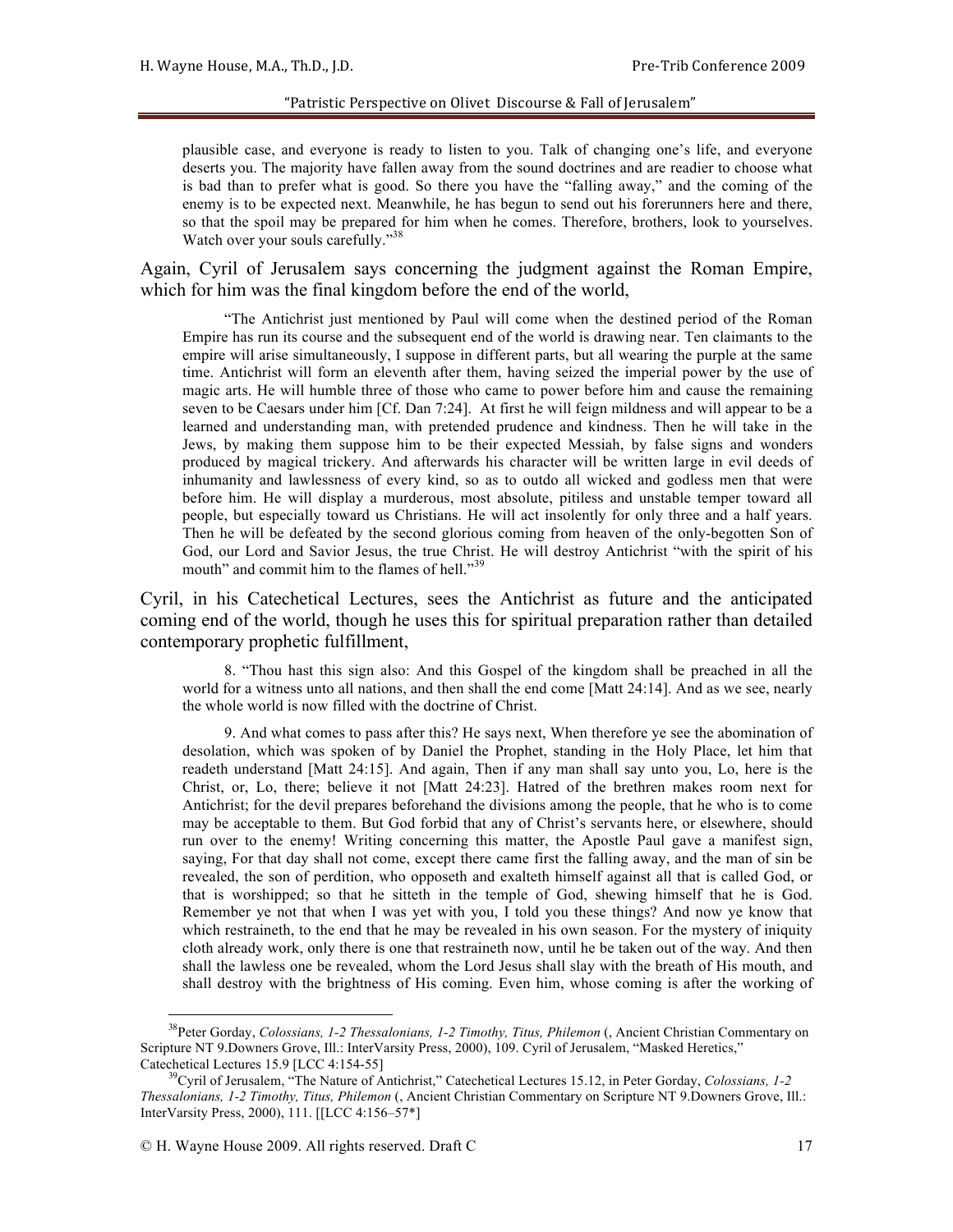Satan, with all power and signs and lying wonders, and with all deceit of unrighteousness for them that are perishing [2 Thess 2:3-10]. Thus wrote Paul, and now is the falling away. For men have fallen away from the right faith; and some preach the identity of the Son with the Father, and others dare to say that Christ was brought into being out of nothing. And formerly the heretics were manifest; but now the Church is filled with heretics in disguise. For men have fallen away from the truth, and have itching ears [2 Tim 4:3]. Is it a plausible discourse? all listen to it gladly. Is it a word of correction? all turn away from it. Most have departed from right words, and rather choose the evil, than desire the good. This therefore is the falling away, and the enemy is soon to be looked for: and meanwhile he has in part begun to send forth his own forerunners, that he may then come prepared upon the prey. Look therefore to thyself, O man, and make safe thy soul. The Church now charges thee before the Living God; she declares to thee the things concerning Antichrist before they arrive. Whether they will happen in thy time we know not, or whether they will happen after thee we know not; but it is well that, knowing these things, thou shouldest make thyself secure beforehand."<sup>40</sup>

In his *Catechetical Lectures*, 15.3-22, Cyril relates the various statements used by Preterists to the Fall of Jerusalem to a future time from his own day but also anticipates a renewed heavens and earth that have been judged:

3. Our Lord Jesus Christ, then, comes from heaven; and He comes with glory at the end of this world, in the last day. For of this world there is to be an end, and this created world is to be remade anew. For since corruption, and theft, and adultery, and every sort of sins have been poured forth over the earth, and blood has been mingled with blood in the world, therefore, that this wondrous dwelling-place may not remain filled with iniquity, this world passeth away, that the fairer world may be made manifest. And wouldest thou receive the proof of this out of the words of Scripture? Listen to Esaias, saying, And the heaven shall be rolled together as a scroll; and all the stars shall fall, as leaves from a vine, and as haves fall from a big-tree. The Gospel also says, The sun shall be darkened, and the moon shall not give her light, and the stars shall fall from heaven. Let us not sorrow, as if we alone died; the stars also shall die; but perhaps rise again. And the Lord rolleth up the heavens, not that He may destroy them, but that He may raise them up again more beautiful.

Cyril continues that Christians should not attempt to declare when the things prophesied by Christ will occur, but nonetheless Christians, as make clear by the apostles' questions being answered by Christ, may know of certain signs of the end so that they may not be deceived by the Antichrist that might come. $41$ 

### **Basil [the Great] (330-379)**

St. Basil, is clearly is not pre-tribulationist, but is a futurist. Speaking of the persecution of orthodox Christians in Egypt, specifically Alexandria, by heretical Christians, Basil comments,

1. I Have already heard of the persecution in Alexandria and the rest of Egypt, To my reflections has been added this thought too; can the Lord have wholly abandoned His Churches? Has the last hour come, and is "the falling away" thus coming upon us, that now the lawless one "may be revealed the son of perdition who opposeth and exalteth himself above all that is called God and is worshipped"? [2 Cor 2:4] But if the temptation is for a season, bear it, ye noble athletes of Christ. If the world is being delivered to complete, and final destruction, let us not lose heart for the present, but let us await the revelation from heaven, and the manifestation of our great God and Saviour Jesus Christ. If all creation is to be dissolved, and the fashion of this world transformed, why should we be surprised that we, who are apart of creation, should feel the general woe, and be delivered to afflictions which our just God inflicts on us according to the measure of our strength, not letting us

 <sup>40</sup>Cyril of Jerusalem, *Catechetical Lectures*, Lec xv, Philip Schaff, *The Nicene and Post-Nicene Fathers Second Series Vol. VII* (Cyril of Jerusalem, Gregory Nazianzen.;Oak Harbor: Logos Research Systems, 1997), 106. <sup>41</sup>*NPNF* 2.7: 105-111.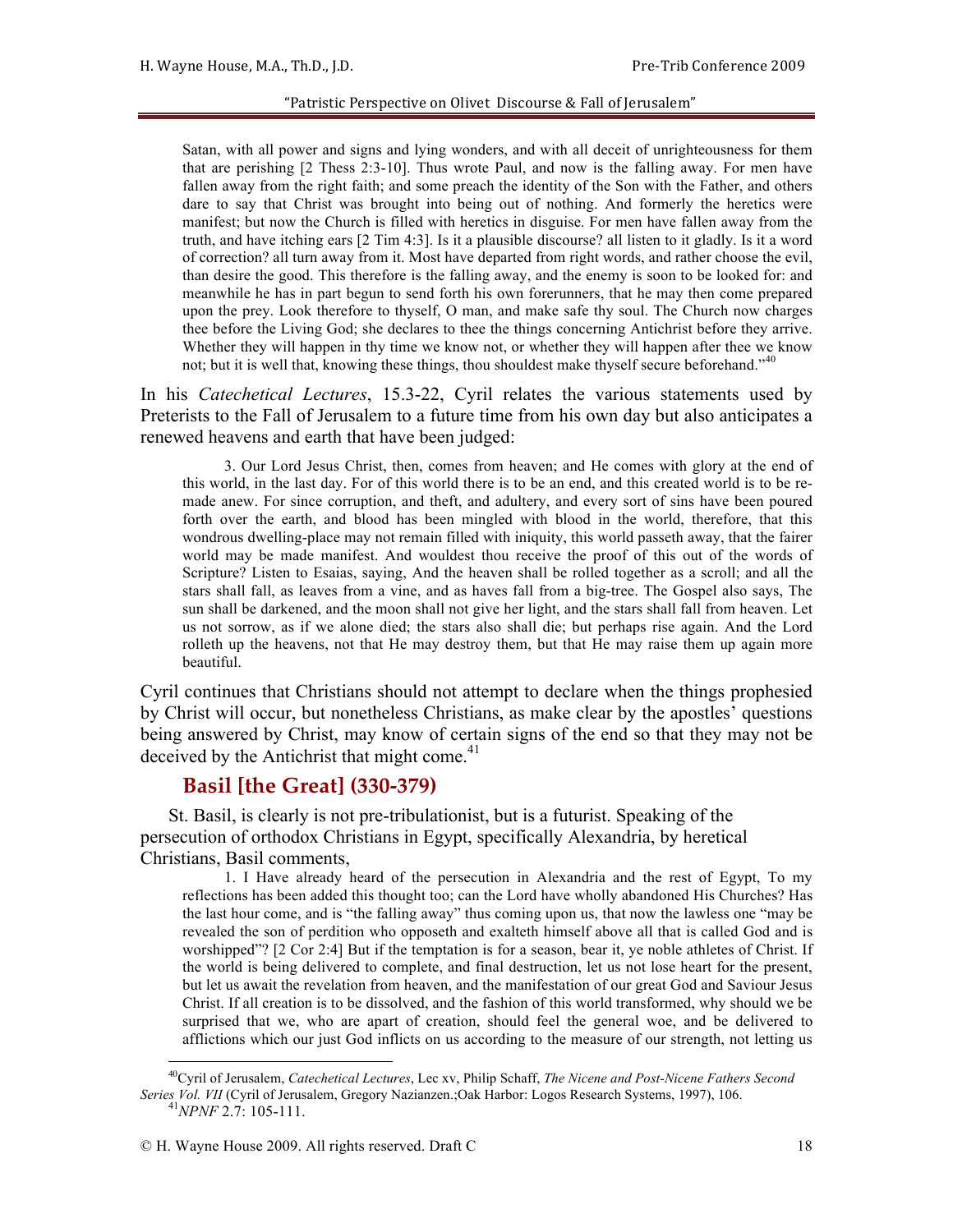"be tempted above that we are able, but with the temptation giving us a way to escape that we may be able to bear it"? [1 Cor 10:13] Brothers, martyrs' crowns await you. The companies of the confessors are ready to reach out their hands to you and to welcome you into their own ranks. Remember how none of the saints of old won their crowns of patient endurance by living luxuriously and being courted; but all were tested by being put through the fire of great afflictions. "For some had trial of cruel mockings and scourgings, and others were sawn asunder and were slain with the sword." [Cf Heb 11:36, 37] These are the glories of saints. Blessed is he who is deemed worthy to suffer for Christ; more blessed is he whose sufferings are greater, since "the sufferings of this present time are not worthy to be compared with the glory that shall be revealed in us." [Rom  $8:18$ ]"<sup>42</sup>

### **Jerome (ca 347-420)**

Jerome speaks of the statute of Hadrian still standing in the Holy of Holies in Jerusalem in his day [apparently at the site but not in a actual Jewish temple], viewing it to be a reference to the abomination of desolation, and also post-1st century:

"Whenever we are urged to use our understanding, the meaning is shown to be mystical. But we read in Daniel this only: "And for half a week my sacrifice and offering will be removed, and the abomination of desolation shall be in the temple until the end of time, and the end will be given in abandonment." [Super solitudinem; see Dan 9:27] The apostle also said in this regard that the man of iniquity, the enemy, would rise up against everything uttered by God and would dare to stand in the temple and be worshiped as though he were God. After Satan's work is finished, however, Christ's coming will destroy all who raised themselves against him and will return them to the state of divine abandonment. This man of iniquity can be interpreted either simply as the antichrist, or as the image of Caesar which Pilate put in the temple, or as the statue of Hadrian the equestrian which still today stands in the Holy of Holies. Because the Old Testament normally calls the abomination an idol, the word desolation is added here to indicate that the idol shall be placed there resulting in the temple's abandonment and destruction."<sup>43</sup>

In concert with nearly all Fathers and teachers of the Patristic period, Jerome saw a future Antichrist, abomination of desolation, and the coming of Christ.

### **John Chrysostom [Χρυσοτοµος, Golden-mouthed] (ca A.D. 347- 407)**

Chrysostom sees the coming of the Christ as a future event:

 "To the one a savor from death to death, to the other a savor from life to life." [2 Cor 2:16.] For this sweet savor some so receive that they are saved, others so that they perish. If any one is lost, it is his own fault…. Light (as I have already observed) blinds the weak. Such is the nature of good things. They not only correct things similar to them but also destroy their opposite. In this way their power is most clearly displayed. Fire displays its unique power when it gives light and when it purifies gold. The same is true when it consumes thorns. In all these cases it demonstrates itself to be fire. Christ, too, in the same way will display his own majesty when he "shall consume" Antichrist "with the breath of his mouth and overcome him with the manifestation of his coming."<sup>44</sup>

Chrysostom, as well, views the man of sin, the Antichrist, as a future reality:

 <sup>42</sup>Basil, *Letter* 139. Philip Schaff, *The Nicene and Post-Nicene Fathers Second Series Vol. VIII* (Basil: Letters and Select Works.;Oak Harbor: Logos Research Systems, 1997), 203. <sup>43</sup> Jerome, "The Abomination of Desolation," *Commentary on Matthew* 4.24.15, in Manlio Simonetti, *Matthew 14-*

*<sup>28</sup>* (*Ancient Christian Commentary on Scripture NT* 1b.Downers Grove, Ill.: InterVarsity Press, 2002), 193. [CCL

<sup>77:225–26]</sup> 44Chrysostom, "The Proper Power of Goodness," Homilies on Second Corinthians 5.2, in Peter Gorday, Colossians, 1-2 Thessalonians, 1-2 Timothy, Titus, Philemon (Ancient Christian Commentary on Scripture NT 9. Downers Grove, Ill.: InterVarsity Press, 2000), 112. [NPNF 1 12:302\*]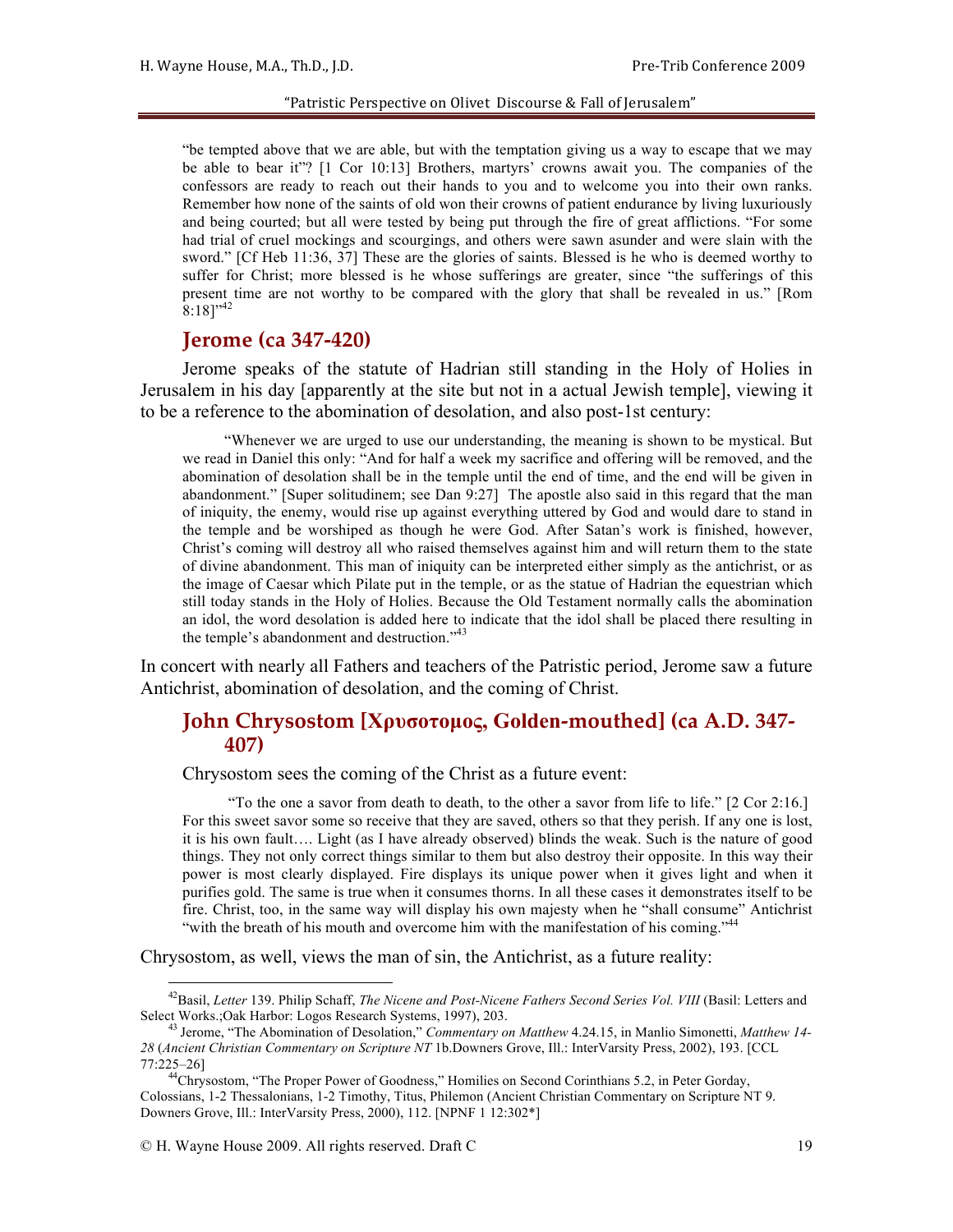"Here he discourses concerning the Antichrist, and reveals great mysteries. What is "the falling away?" He calls him Apostasy, as being about to destroy many, and make them fall away. So that if it were possible, He says, the very Elect should be offended. [From Matt. 24:24] And he calls him "the man of sin." For he shall do numberless mischiefs, and shall cause others to do them. But he calls him "the son of perdition," because he is also to be destroyed. But who is he? Is it then Satan? By no means; but some man, that admits his fully working in him. For he is a man. "And exalteth himself against all that is called God or is worshiped." For he will not introduce idolatry, but will be a kind of opponent to God; he will abolish all the gods, and will order men to worship him instead of God, and he will be seated in the temple of God, not that in Jerusalem only, but also in every Church. "Setting himself forth," he says; he does not say, saying it, but endeavoring to show it. For he will perform great works, and will show wonderful signs."<sup>45</sup>

## **Aurelius Augustinus Hipponensis (Augustine of Hippo) (A.D. 354-430)**

Augustine, who is certainly not seen as an advocate of pre-millennialism or futurism, does not seem to rule out a future temple in Jerusalem, but finally settles for noncommittal perspective. Clearly, though, he sees the Antichrist as future, when he says,

"No one can doubt that Paul is here [Augustine has just cited 2 Thessalonians 2:1–12] speaking of Antichrist, telling us that the day of judgment (which he calls the day of the Lord) will not come without the prior coming of a figure whom he calls the Apostate, meaning, of course, an apostate from the Lord God. And if this appellation can rightly be attached to all the ungodly, how much more to him! There is, however, some uncertainty about the "temple" in which he is to take his seat. Is it the ruins of the temple built by King Solomon, or actually in a church? For the apostle would not say "the temple of God" if he meant the temple of some idol or demon. For that reason some people would have it that Antichrist means here not the leader himself but what we may call his whole body, the multitude, that is, of those who belong to him, together with himself, their leader…. For myself I am much astonished at the great presumption of those who venture such guesses."<sup>46</sup>

Augustine apparently believed that the coming of Christ was soon since the Olivet Discourse connected the end of the world to the universal proclamation of the Gospel.

22. You, however, through your profound erudition, have discovered something which you think worthy to be alleged as a great objection against the Divine testimonies. For you say, "If we consider the parts comprehended in the whole world, it is a comparatively small portion in which the Christian faith is known:" either refusing to see, or pretending not to know, to how many barbarous nations the gospel has already penetrated, within a space of time so short, that not even Christ's enemies can doubt that in a little while that shall be accomplished which our Lord foretold, when, answering the question of His disciples concerning the end of the world, He said, "This gospel of the kingdom shall be preached in all the world for a witness unto all nations, and then shall the end come."<sup>47</sup>

In the *City of God*, he views there to be yet a great tribulation of Christians, like unseen before as mentioned by Christ in the Olivet Discourse:

But that Abraham sat down with them, signifies that even amid these divisions of the carnal,

 <sup>45</sup>Philip Schaff, *The Nicene and Post-Nicene Fathers Vol. XIII* (Chrysostom: Homilies on Galatians, Ephesians, Philippians, Colossians, Thessalonians, Timothy, Titus, and Philemon.;Oak Harbor: Logos Research Systems, 1997), 386.

<sup>46</sup>Augustine, "A Wise Caution," *The City of God* 20.19.2, in Peter Gorday, *Colossians, 1-2 Thessalonians, 1-2 Timothy, Titus, Philemon* (, Ancient Christian Commentary on Scripture NT 9.Downers Grove, Ill.: InterVarsity Press, 2000), 109. [CG 932–33\*] 47Augustine, *Letter To Vincentius*, 43.7.22. [*NPNF* 1.1.390]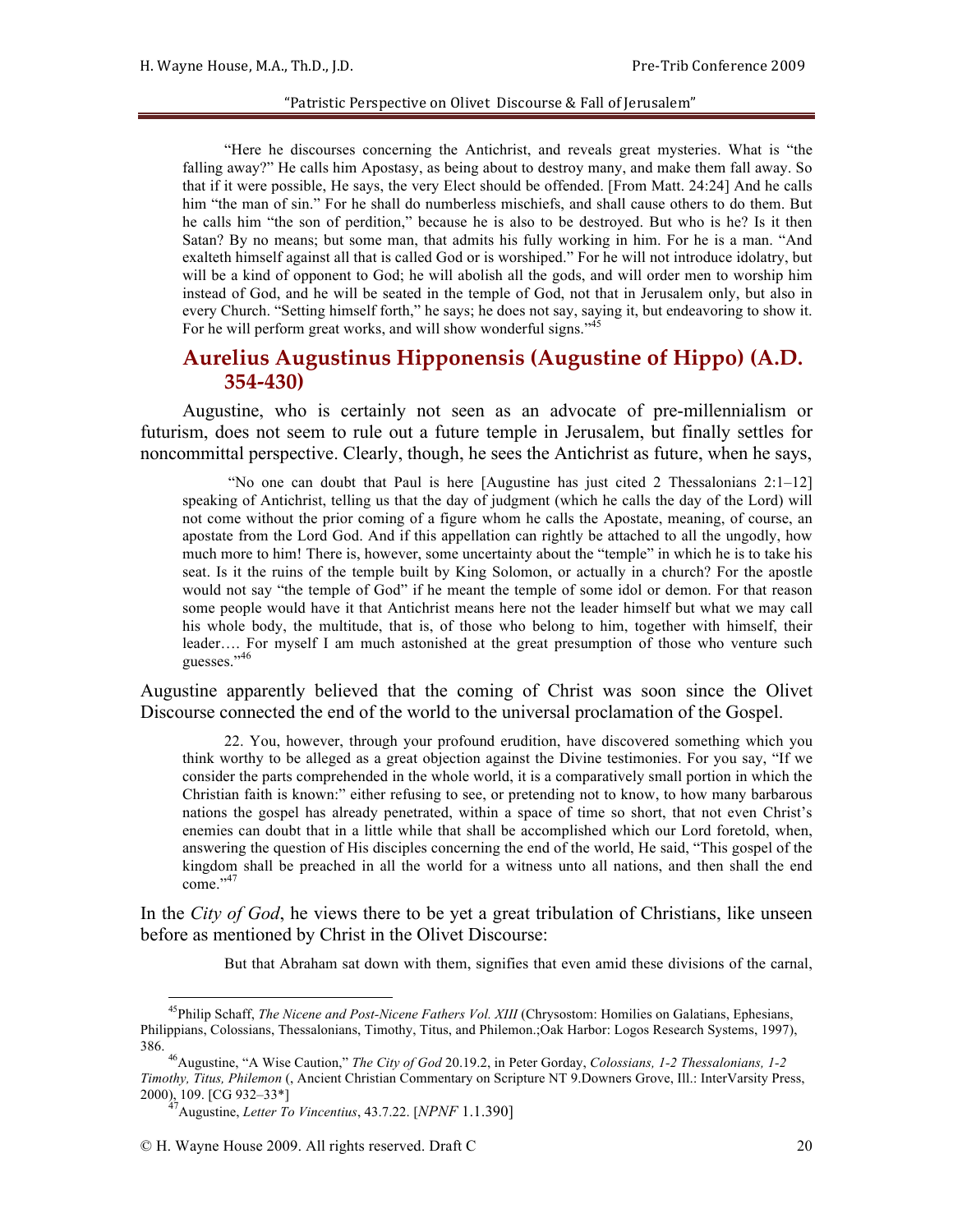true believers shall persevere to the end. And that about the going down of the sun great fear fell upon Abraham and a horror of great darkness, signifies that about the end of this world believers shall be in great perturbation and tribulation, of which the Lord said in the gospel, "For then shall be great tribulation, such as was not from the beginning."<sup>48</sup>

### **John of Damascus (ca A.D. 676-749)**

John of Damascus saw the Antichrist and coming of Christ as future from the middle of the eighth century A.D. in *An Exact Exposition of the Orthodox Faith*, Book 4, chap 26,

Concerning the Antichrist, Augustine says,

It should be known that the Antichrist is bound to come. Every one, therefore, who confesses not that the Son of God came in the flesh and is perfect God and became perfect man, after being God, is Antichrist [1 John 2:22]. But in a peculiar and special sense he who comes at the consummation of the age is called Antichrist. First, then, it is requisite that the Gospel should be preached among all nations, as the Lord said [Matt 24:14], and then he will come to refute the impious Jews. For the Lord said to them: I am come in My Father's name and ye receive Me not: if another shall come in his own name, him ye will receive [John 5:43]. And the apostle says, Because they received not the love of the truth that they might be saved, for this cause Gad shall send them a strong delusion that they should believe a lie: that they all might be damned who believed not the truth, but had pleasure in unrighteousness [2 Thess 2:10-12]. The Jews accordingly did not receive the Lord Jesus Christ who was the Son of God and God, but receive the impostor who calls himself God. For that he will assume the name of God, the angel teaches Daniel, saying these words, Neither shall he regard the God of his fathers [Dan 11:37]. And the apostle says: Let no man deceive you by any means: for that day shall not come except there come a falling away first, and that man of sin be revealed, the son, of perdition: who opposeth and exalteth himself above all that is called Gad or that is worshipped, so that he sitteth in the temple of God [2 Thess 2:3, 4], shewing himself that he is God; in the temple of God he said; not our temple, but the old Jewish temple [Cyril of Jerusalem, Cat. 15]. For he will come not to us but to the Jews: not for Christ or the things of Christ: wherefore he is called Antichrist.

First, therefore, it is necessary that the Gospel should be preached among all nations [Matt 25:14]: And then shall that wicked one be revealed, even him whose coming is after the working of Satan with all power and signs and lying wonders, with all deceivableness of unrighteousness in them that perish, whom the Lord shall consume with the word of His mouth and shall destroy with the brightness of His coming [2 Thess 2:8-10]. The devil himself, therefore does not become man in the way that the Lord was made man. God forbid! but he becomes man as the offspring of fornication and receiveth all the energy of Satan. For God, foreknowing the strangeness of the choice that he would make, allows the devil to take up his abode in him.

He is, therefore, as we said, the offspring of fornication and is nurtured in secret, and on a sudden he rises up and rebels and assumes rule. And in the beginning of his rule, or rather tyranny, he assumes the role of sanctity. But when he becomes master he persecutes the Church of God and displays all his wickedness. But he will come with signs and lying wonders [2 Thess 2:9], fictitious and not real, and he will deceive and lead away from the living God those whose mind rests on an unsound and unstable foundation, so that even the elect shall, if it be possible, be made to stumble [Matt 24:24].

But Enoch and Elias the Thesbite shall be sent and shall turn the hearts of the fathers to the children [Mal 4:6; Rev 11:3], that is, the synagogue to our Lord Jesus Christ and the preaching of the apostles: and they will be destroyed by him. And the Lord shall come out of heaven, just as the holy apostles beheld Him going into heaven perfect God and perfect man, with glory and power, and will

 <sup>48</sup>Augustine, *City of God*, 16.24 , Philip Schaff, *The Nicene and Post-Nicene Fathers Vol. II* (St. Augustin's City of God and Christian Doctrine.;Oak Harbor: Logos Research Systems, 1997), 324.